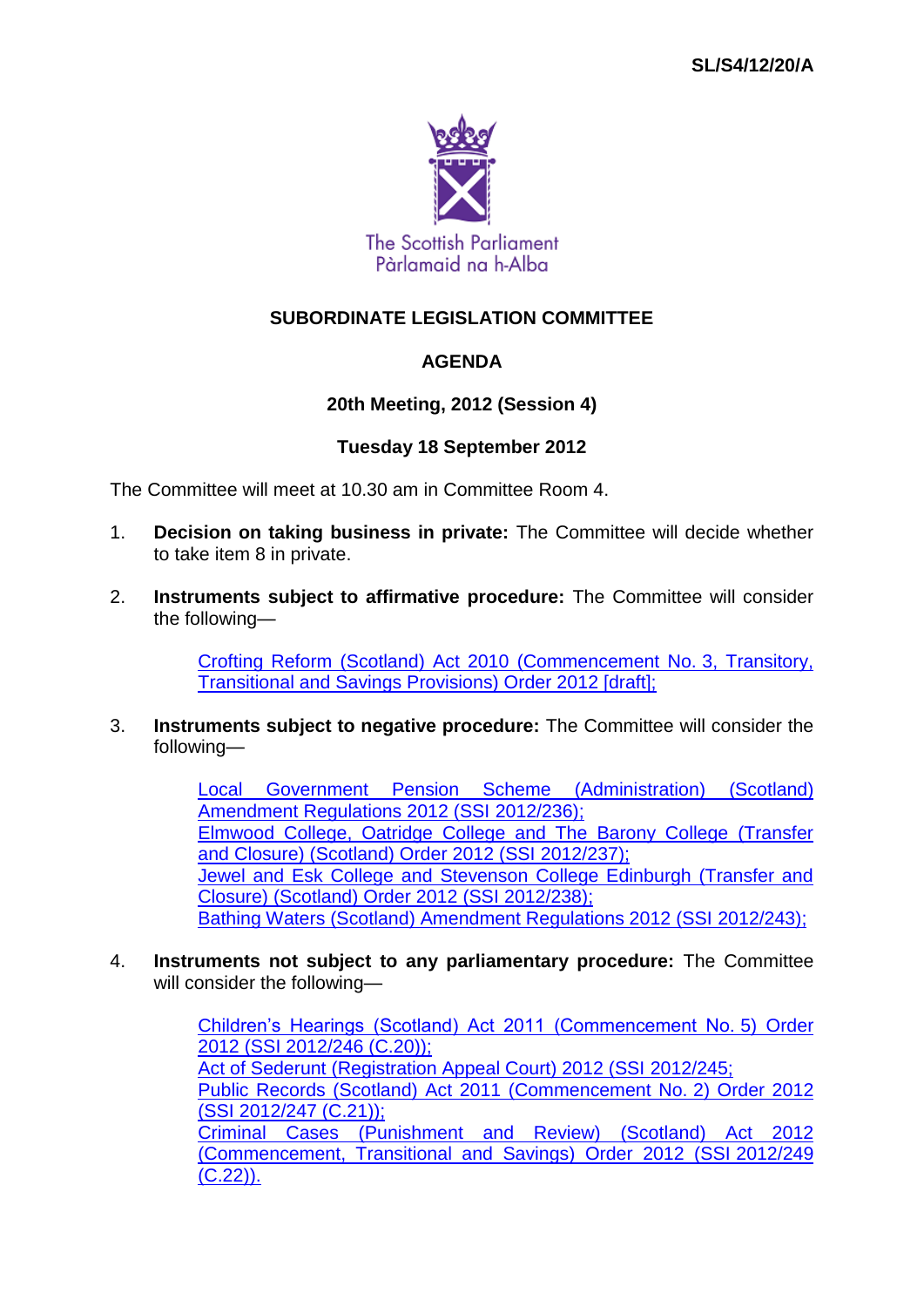- 5. **Local Government Finance (Unoccupied Properties etc.) (Scotland) Bill:**  The Committee will consider the Scottish Government's response to its Stage 1 report.
- 6. **Social Care (Self-directed Support) (Scotland) Bill:** The Committee will consider the Scottish Government's response to its Stage 1 report.
- 7. **Prisons (Interference with Wireless Telegraphy) Bill (UK Parliament legislation):** The Committee will consider the powers to make subordinate legislation conferred on Scottish Ministers in the Prisons (Interference with Wireless Telegraphy) Bill (UK Parliament legislation).
- 8. **Consolidation of instruments:** The Committee will receive an update on the consolidation of Scottish statutory instruments.

Irene Fleming Clerk to the Subordinate Legislation Committee Room T1.01 The Scottish Parliament **Edinburgh** Tel: 0131 348 5212 Email: irene.fleming@scottish.parliament.uk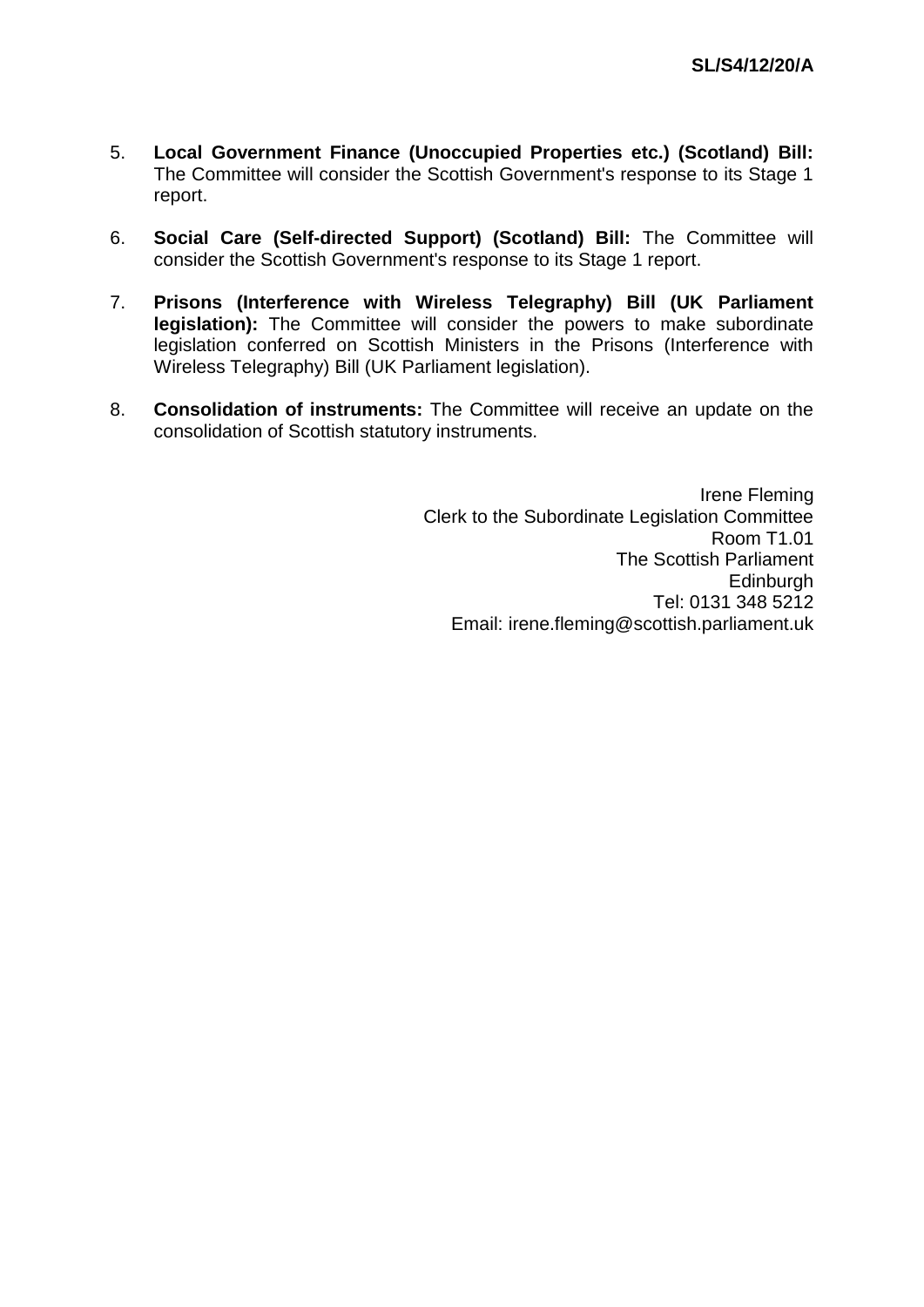| The papers for this meeting are as follows-                                                     |                   |
|-------------------------------------------------------------------------------------------------|-------------------|
| Agenda Items 2, 3 and 4                                                                         |                   |
| Legal Brief (private)                                                                           | SL/S4/12/20/1 (P) |
| Agenda Items 2, 3 and 4                                                                         |                   |
| <b>Instrument Responses</b>                                                                     | SL/S4/12/20/2     |
| <b>Agenda Item 5</b>                                                                            |                   |
| Local Government Finance (Unoccupied Properties etc.)<br>(Scotland) Bill - SLC Report           |                   |
| <b>Briefing Paper</b>                                                                           | SL/S4/12/20/3     |
| Agenda Item 6                                                                                   |                   |
| Social Care (Self-directed Support) (Scotland) Bill - SLC<br>Report                             |                   |
| <b>Briefing Paper</b>                                                                           | SL/S4/12/20/4     |
| Agenda Item 7                                                                                   |                   |
| Prisons (Interference with Wireless Telegraphy) Bill -<br><b>Legislative Consent Memorandum</b> |                   |
| <b>Briefing Paper (private)</b>                                                                 | SL/S4/12/20/5 (P) |
| <b>Agenda Item 8</b>                                                                            |                   |
| <b>Briefing Paper (private)</b>                                                                 | SL/S4/12/20/6 (P) |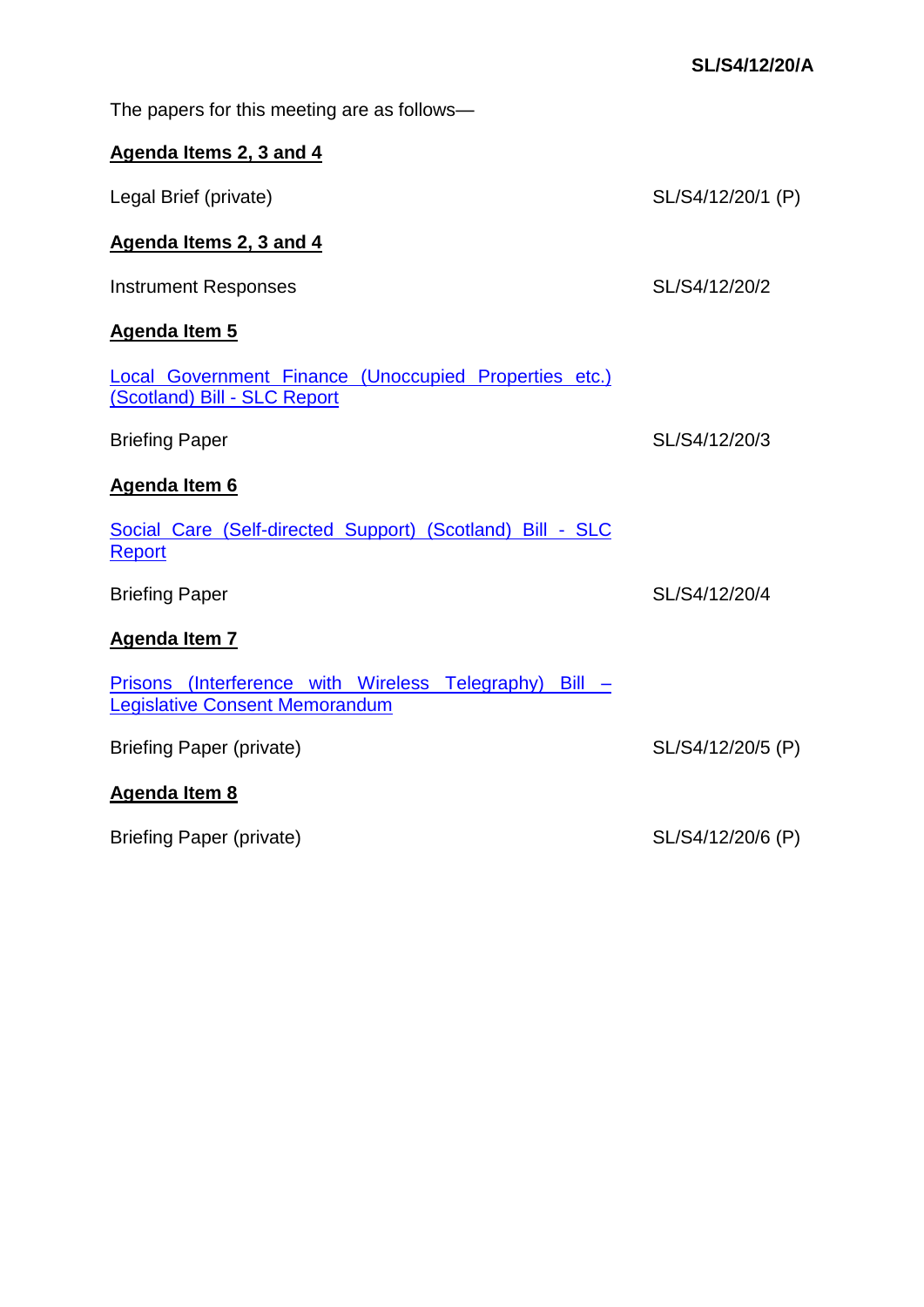## **SUBORDINATE LEGISLATION COMMITTEE**

## **20th Meeting, 2012 (Session 4)**

### **Tuesday 18 September 2012**

## **Instrument Responses**

#### **INSTRUMENTS SUBJECT TO AFFIRMATIVE PROCEDURE**

### **Crofting Reform (Scotland) Act 2010 (Commencement No. 3, Transitory, Transitional and Savings Provisions) Order 2012 [draft]**

#### **On 7 September 2012, the Scottish Government was asked:**

1. The power in section 53(2)(b) of the 2010 Act is relied upon to make the transitory and transitional provisions in paragraphs 1, 5(1), 8 and 12 of schedule 2 to the Order. Paragraph 1 makes many textual modifications to the 1993 and 2010 Acts, with effect from 30 November 2012 to 30 November 2013. Paragraphs 5(1), 8 and 12 modify provisions in the 1993 Act, so far as provisions are to be read differently, where the circumstances set out in those paragraphs apply before 30 November 2013.

Section  $53(2)(b)$  of the 2010 Act contains a power "bolted on" to the power to commence the provisions by order, to make transitory, transitional and savings provisions, which does not specify a power to modify enactments. In contrast, section 52 provides a power to modify enactments to facilitate consolidation, and section 54 provides the power by order to make supplementary, etc. (but not transitional or transitory) provisions for the purposes of the Act's provisions, including the power to modify enactments.

In light of that, could you explain why the textual modifications made to primary legislation by Schedule 2, paragraph 1, and the modifications made by paragraphs 5(1), 8 and 12, are considered properly to be within the power conferred by the Parliament in section 53(2), or whether any other powers are relied on to make those provisions?

2. Schedule 2, paragraph 11(2) makes a saving provision, that the coming into force of paragraph 3(9)(c) of schedule 4 to the 2010 Act on 30 November 2012, by virtue of article 3(1)(b), has no effect in relation to an *unregistered* croft, where the application under section 9(1) of the 1993 Act for consent to divide the croft is made before 30 November 2013.

(a) Paragraph 3(9)(c), schedule 4 to the 2010 Act substitutes a new section 9(3) of the Crofters (Scotland) Act 1993 which provides for rules in connection with the consent of the Commission to a division of a croft "in relation to a *registered croft (other than a first registered croft*)‖. Could you explain why the saving made by schedule 2, paragraph 11(2) of this Order has any effect, because that provision relates to an unregistered croft?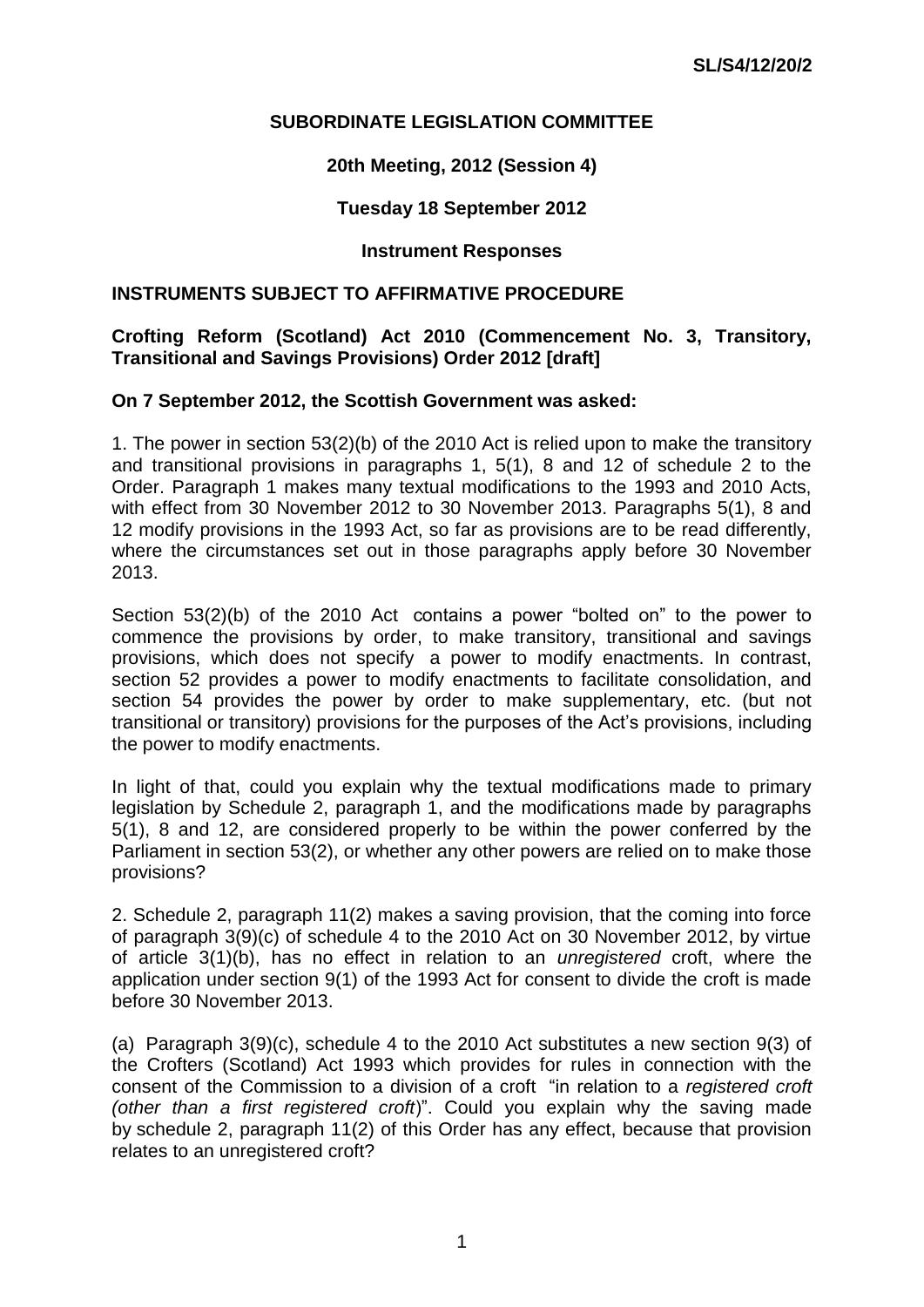(b) That savings provision appears to provide that paragraph 3(9)(c), schedule 4 to the 2010 Act (modifying section 9(3) of the 1993 Act) will not have effect for unregistered crofts at 30 November 2012, but for the saving to operate, an application for consent to divide the croft requires to be made before 30 November 2013.

Could you clarify (incidentally) how the operation of that savings provision can be determined from 30 November 2012 until 30 November 2013, because the saving to be made with effect from 30/11/12 depends on a condition which can be implemented at any time up to 30/11/2013?

## **The Scottish Government responded as follows:**

1. Paragraphs 1, 5(1), 8 and 12 of Schedule 2 of the Order arise from the commencement of the registration provisions of the 2010 Act in stages. It is necessary to bring the provisions concerned into force on 30 November 2012 in order that they can support other provisions being brought into force on that day. But the full effect of the provisions concerned depends on other provisions which come into force only on 30 November 2013. These paragraphs accordingly make special provision for the effect which the provisions are to have while they cannot have their full effect. Paragraph 1 makes provision about references within the provisions being commenced on 30 November 2012 to provisions which are not being commenced until 30 November 2013. (It is submitted, in passing, that paragraph 1 should not be distinguished on any ground that it goes further and makes textual modifications. Like the other provisions, it leaves the text unchanged and merely instructs that in a certain period, provisions are to be read differently or as if certain words were omitted.) Paragraphs 5(1), 8 and 12 provide that certain actions take effect on entry into the existing Register of Crofts rather than the new Crofting Register.

The two previous commencement orders for the 2010 Act contained provision with similar effect. For example, article 4 of the Crofting Reform (Scotland) Act 2010 (Commencement No.2, Transitory, Transitional and Savings Provisions) Order 2011 (SSI 2011/334) provided that any reference to "the Commission" or "the Crofting Commission" in any provision of the 2010 Act commenced by the Order "is to be read as" a reference to the Crofters Commission.

It is considered that these provisions are within the power conferred on the Scottish Ministers by section  $53(2)(b)$  of the 2010 Act to "make such transitory, transitional or saving provision as they consider necessary or expedient". A classic example of a transitory provision is to provide that until a subsequent legislative change occurs, a reference to that change in a provision of an Act being commenced *is to be read as* a reference to the existing law. It is the function of a transitional provision "to make special provision for the application of the new law to circumstances which exist at the time when it comes into force‖ (Thornton, *Legislative Drafting*, 4th ed., 383, cited with approval by Lord Keith of Kinkel in *R v Secretary of State for Social Security, ex parte Britnell* (1991) 1 WLR 198 at 202). Such provisions clearly modify the effect of the provision being commenced; otherwise, it is difficult to see what the powers could in fact be used for. In the view of the Scottish Government, it is an inherent element of transitional, transitory or saving provision that it modifies the effect which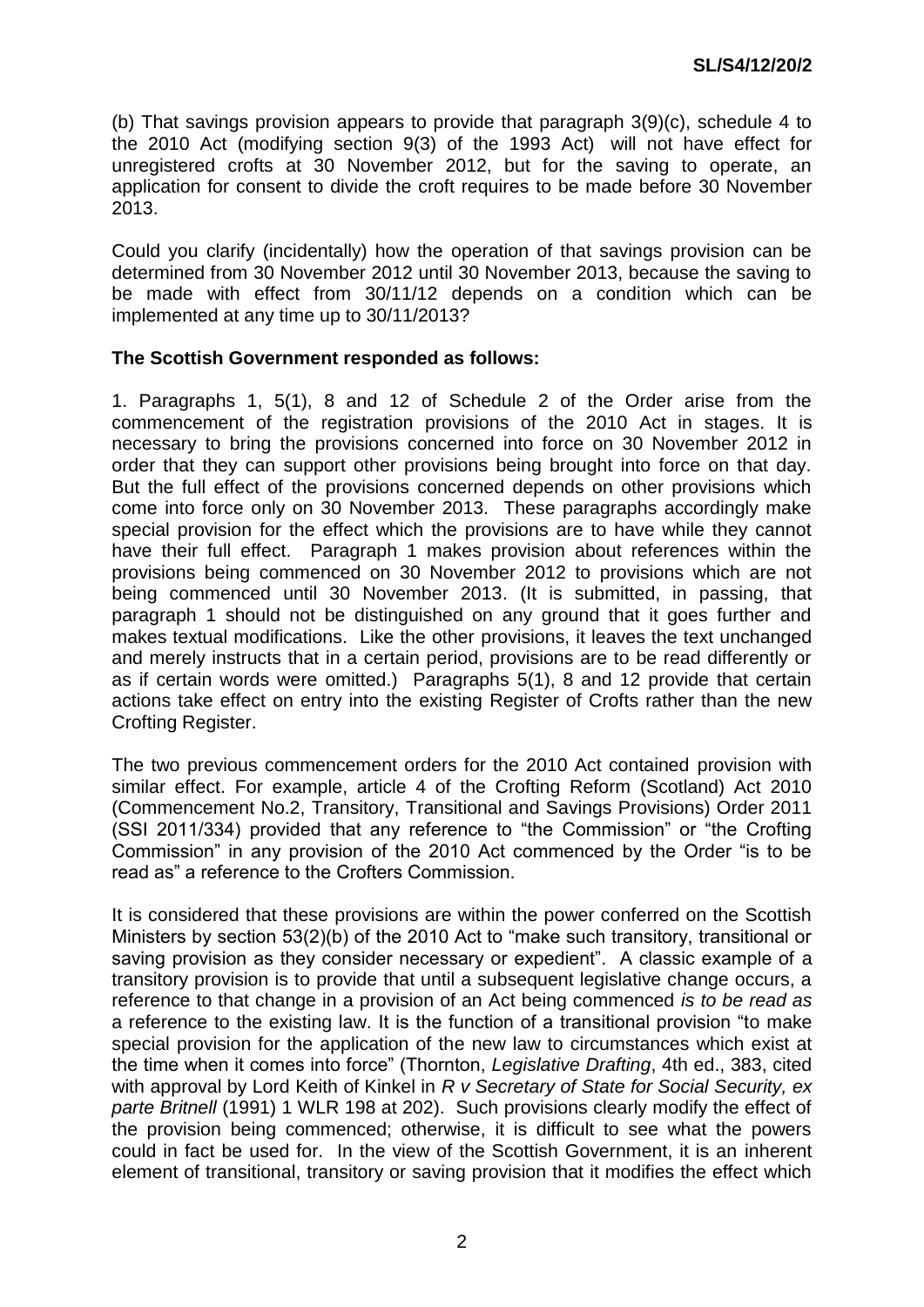the Act being commenced would otherwise have and it is not necessary to provide expressly that the power to make such provisions includes power to modify enactments in order to provide for such modified effect. The position in relation to incidental, supplementary and consequential provisions may be thought to be different in that it is possible to have such provisions without modifying the Act concerned. The difference in approach as between section 53(2)(b) and 54 of the Act can, therefore, be explained.

2(a) Section 9(1A) of the 1993 Act, which is inserted by paragraph 3(9)(a) of schedule 4 to the 2010 Act, prohibits the Crofting Commission from granting consent to a division of an unregistered croft unless an application for first registration is submitted within a given period. Section 9(1A) of the 1993 Act is not brought into force until 30 November 2013. Accordingly, the Commission will until then continue to be able to grant consent in relation to an unregistered croft as it does today. Paragraph 11(1) of Schedule 2 to the Order saves that position where an application for consent in relation to an unregistered croft is outstanding on 30 November 2013. Paragraph 3(9)(c) of schedule 4 to the 2010 Act substitutes for section 9(3) of the 1993 Act two new subsections – subsection (3) and subsection (3A). It is correct that new subsection (3) has no effect in relation to an unregistered croft. Subsection (3A), on the other hand, provides that "The Keeper must make up and maintain a registration schedule in accordance with section 11 of the 2010 Act in respect of a new croft *created by a division under this section*.‖ It is considered that this applies in relation to the division of an unregistered croft as well as the division of a registered croft and it is in relation to this effect of section 9(3A) of the 1993 Act that paragraph 11(2) of Schedule 2 to the Order is directed. It has the effect of disapplying the obligation which section 9(3A) of the 1993 Act would otherwise impose on the Keeper to make up and maintain a registration schedule in relation to new crofts created by a division of an unregistered croft under section 9, where the division is in consequence of an application to divide the unregistered croft made before 30 November 2013 (i.e. the division is one which is occurring under the old law by virtue of paragraph 11(1) of Schedule 2).

2(b) As noted above, paragraph 11(2) of Schedule 2 to the Order then disapplies the requirement which would otherwise be on the Keeper to make up and maintain a registration schedule in relation to the new crofts created by the division of the unregistered croft. The savings provision in paragraph 11(2) of Schedule 2 to the Order comes into effect on 30 November 2012 and operates so that wherever an application for division of an unregistered croft is made before 30 November 2013, the old law continues in effect (i.e. the Keeper is not required to make up and maintain a registration schedule in relation to the new crofts created by the division). For the Keeper's purposes, the relevant factor in determining whether the saving applies in a given case will be the date of the application under section 9(1) for consent to divide the croft.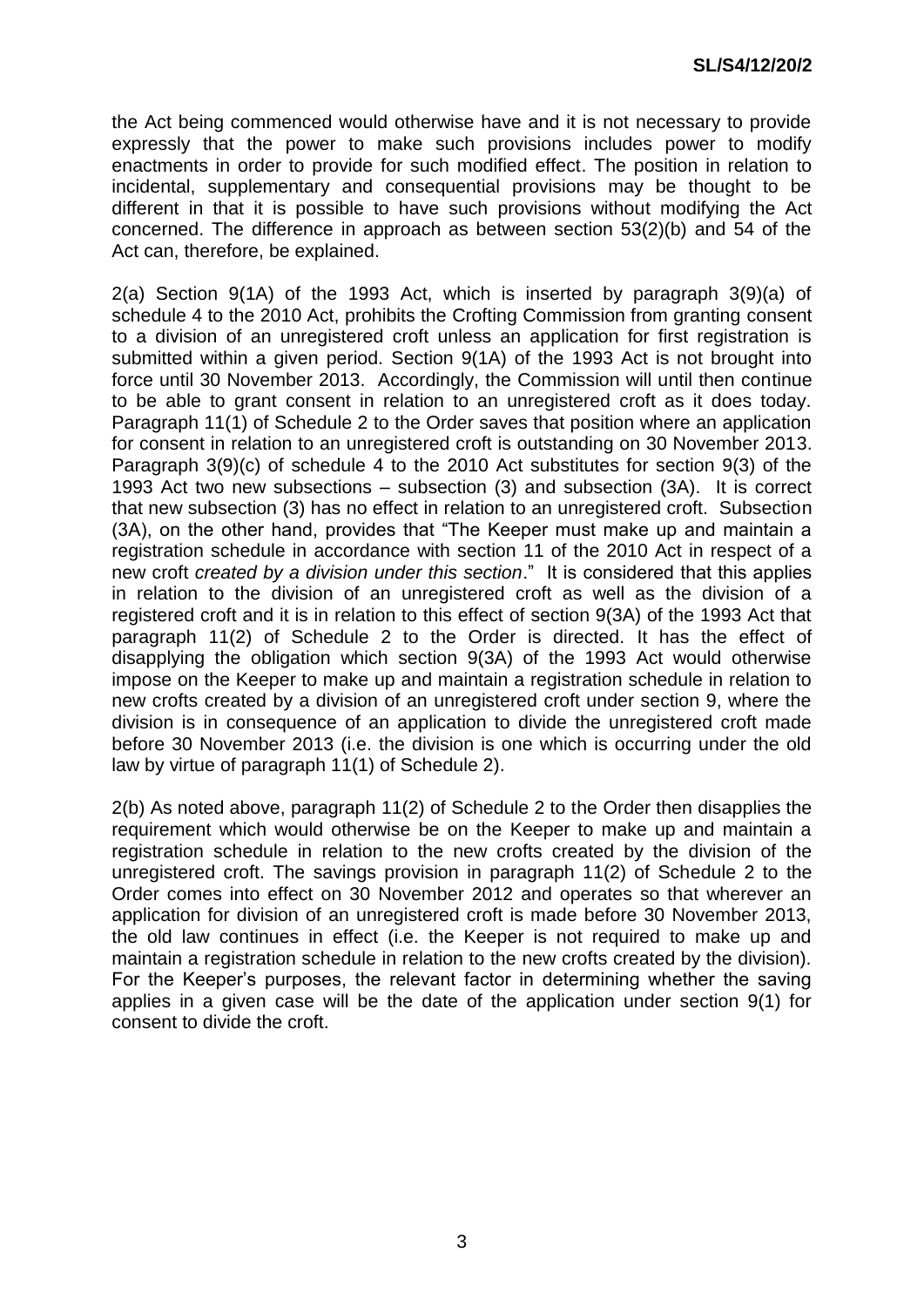# **INSTRUMENTS SUBJECT TO NEGATIVE PROCEDURE**

### **Local Government Pension Scheme (Administration) (Scotland) Amendment Regulations 2012 (SSI/2012/236)**

#### **On 7 September 2012, the Scottish Government was asked:**

1. (a) There are qualifying words "who immediately before the transfer...." at the end of the new paragraphs 44 to 51 of Part II, Schedule 4 to the 2008 Regulations, inserted by regulation 3(2). Are those words intended to qualify the immediately preceding reference to former employees of the Scottish Police Services Authority transferred to the Scottish Police Authority ("SPA") by the Police and Fire Reform (Scotland) Act 2012? Or are they intended to qualify the initial references in each paragraph to former employees of Strathclyde Joint Police Board (or other Boards or Police Authorities) or constituent local authorities, who have transferred to the SPA by that Act? Could this be clearer?

(b) If the latter, why is the drafting considered to be appropriate, given that we do not consider those qualifying words can be read to refer to those initial and immediately preceding references, and not to the second references in each paragraph to employees of the SPA (which have not transferred)?

2. The Explanatory Note states that the Regulations provide that employees (except police officers) of the SPA and of the Scottish Fire and Rescue Service ("SFRS") (other than fire-fighters) are eligible to be members of the local government pension scheme, and that this extends to new employees. However the various categories of employee listed in regulation 3(2) are either employees transferred to SPA or SFRS, or employees who before the 2012 Act would have been employed by the specified authorities.

(a) Could you clarify whether it is intended that the words "any employee of the SPA who prior to the Police and Fire Reform (Scotland) Act 2012 would have been employed, if based on location of employment, by Strathclyde Joint Police Board or constituent local authorities" (taking the first such reference in the new paragraphs 44 to 59 of Part II, Schedule 4 to the 2008 Regulations) are intended to encompass all such new employees of the SPA and SFRS, except police officers and firefighters, who are employed after the passing of the 2012 Act ? If not, could you clarify the intended purpose and effect of those words, as that is not explained in the Explanatory or Policy Notes?

(b) If so, could you clarify why the test in those quoted words is appropriate, rather than a simpler reference to all such new employees?

(c) Is it intended (as the drafting suggests) that those quoted words will exclude from eligibility for membership of the appropriate fund any such new employees who could be employed by the SPA or the SFRS—

(i) in any new role which would not before the 2012 Act have been a role that was an employment of the applicable joint police board, police authority or joint fire and rescue board, or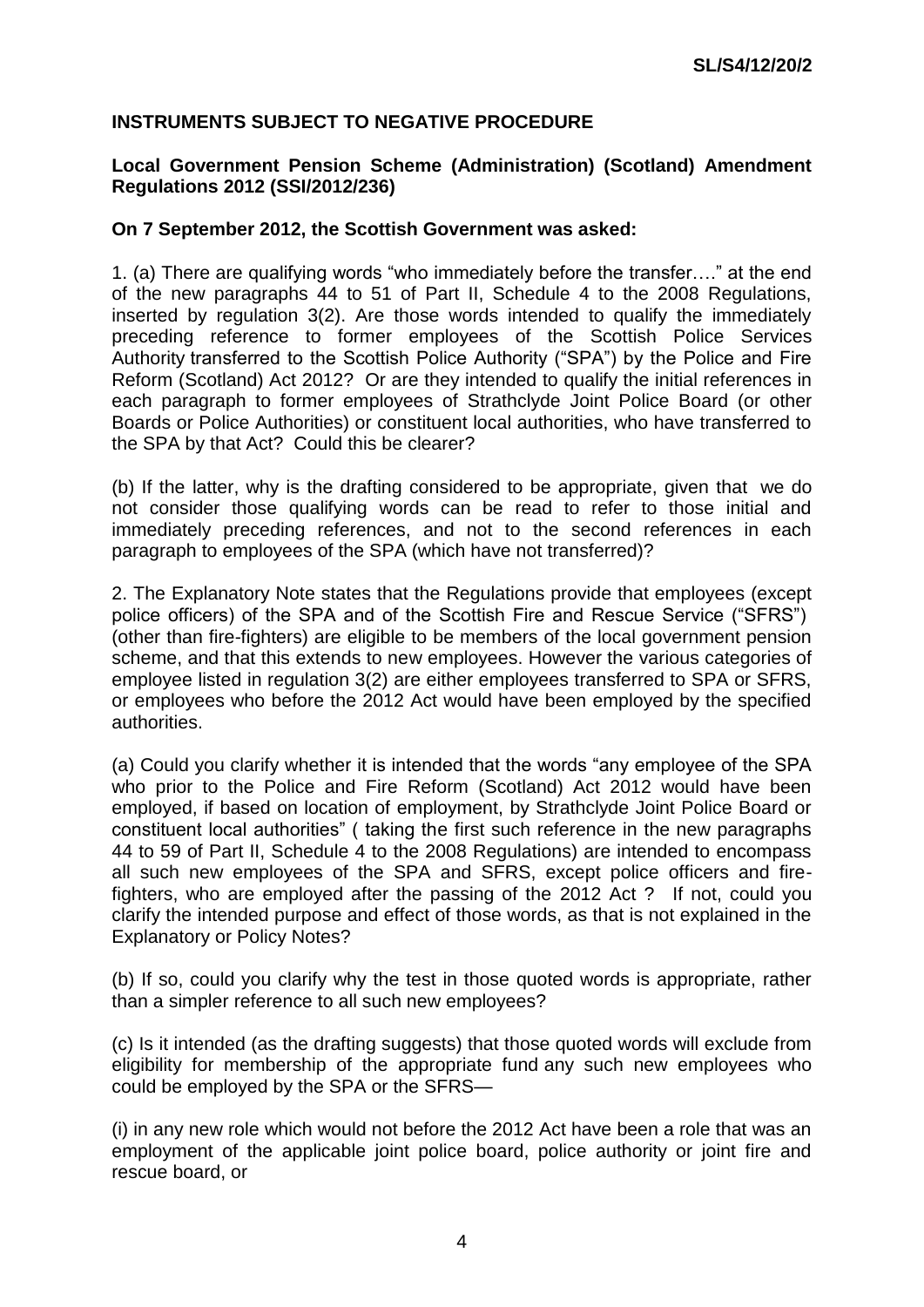(ii) in a new role where the work is located across the whole or parts of Scotland, beyond the location of a specific former joint police board, police authority, or joint fire and rescue board?

### **The Scottish Government responded as follows:**

1. In respect of question  $(1)(a)$ , the qualifying words "who immediately before the transfer….‖ at the end of the new paragraphs 44 to 51 of Part II, Schedule 4 to the 2008 Regulations, inserted by regulation 3(2) are intended to qualify the immediately preceding reference to former employees of the Scottish Police Services Authority transferred to the Scottish Police Authority ("SPA") by the Police and Fire Reform (Scotland) Act 2012. We think this is clear because other categories of employees referred to in the relevant paragraphs have separate qualifying words and as is pointed out in question (1)(b) it is not considered that the qualifying words can be read to refer to the initial and immediately preceding references.

2. In respect of question  $(2)(a)$ , the words "any employee of the SPA who prior to the Police and Fire Reform (Scotland) Act 2012 would have been employed, if based on location of employment, by Strathclyde Joint Police Board or constituent local authorities" (taking the first such reference in the new paragraphs 44 to 59 of Part II, Schedule 4 to the 2008 Regulations) are intended to encompass all such new employees of the SPA and SFRS, except police officers and fire-fighters, who are employed after the passing of the 2012 Act.

In respect of question (2)(b), we think that having dealt first with persons employed at the passing of the Act, the formulation clearly then captures new employees and the hypothetical formulation "would have been employed" makes it clear that they were not employed as at that date.

In respect of question (2)(c), it is not intended that those quoted words will exclude from eligibility for membership of the appropriate fund any such new employees who could be employed by the SPA or the SFRS—

(i) in any new role which would not before the 2012 Act have been a role that was an employment of the applicable joint police board, police authority or joint fire and rescue board, or;

(ii) in a new role where the work is located across the whole or parts of Scotland, beyond the location of a specific former joint police board, police authority, or joint fire and rescue board.

In respect of category (i), it is irrelevant in what capacity a person is employed in provided the person is not a fire-fighter or police officer. No qualification is made and we do not understand why it is stated that the drafting suggests this.

In respect of category (ii), a person may have to travel but all employees have a main place of work which will determine the fund to which the employee will belong.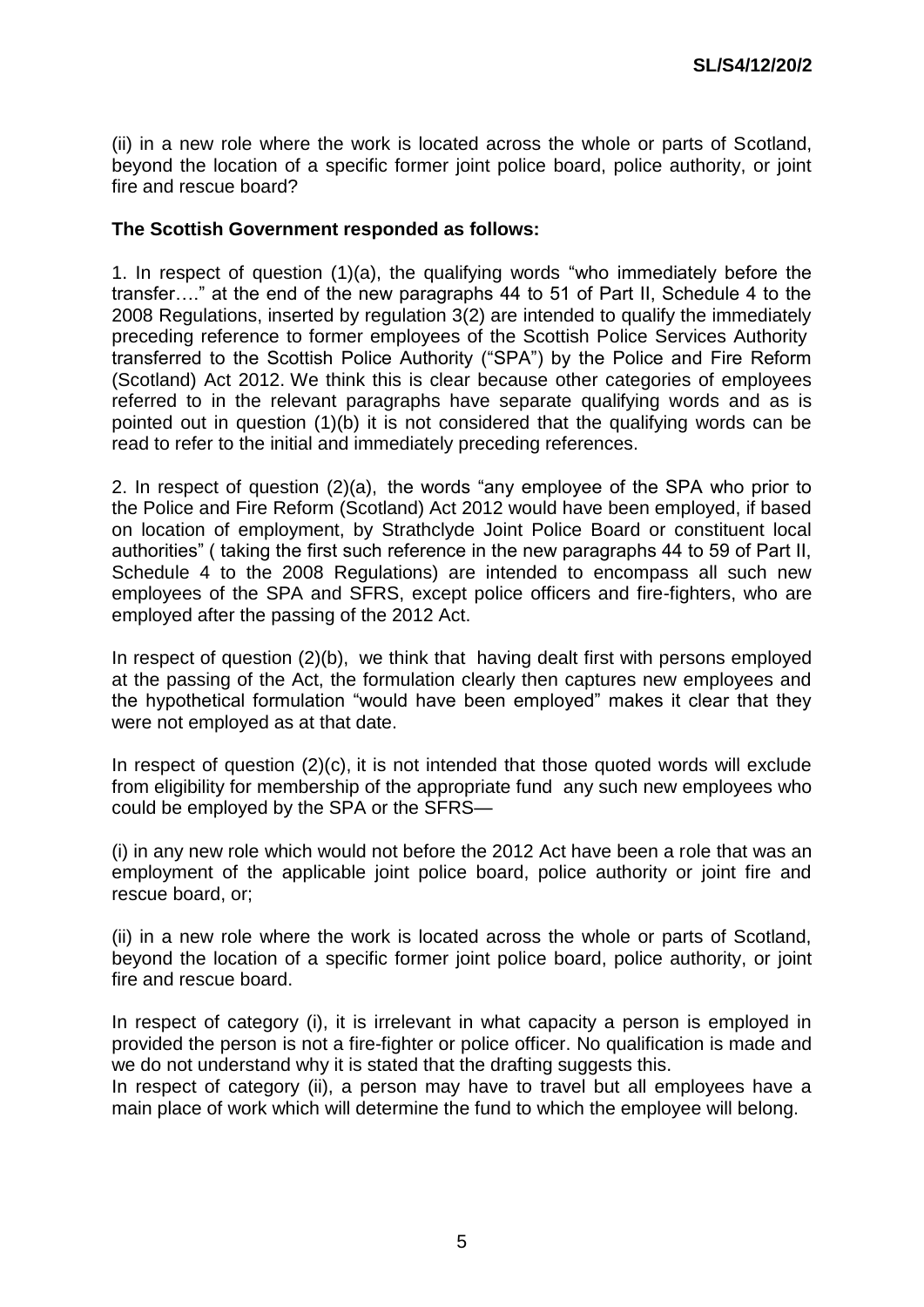# **INSTRUMENTS NOT SUBJECT TO ANY PARLIAMENTARY PROCEDURE**

### **Children's Hearings (Scotland) Act 2011 (Commencement No. 5) Order 2012 (SSI/2012/246 (C. 20))**

#### **On 7 September 2012, the Scottish Government was asked:**

1. The Schedule commences Schedule 1, paragraph 10(1) of the 2011 Act on 19 September 2012, but not paragraph 10(2). Paragraph 10(1) incorporates the qualification that the functions of the National Convener conferred by virtue of the Act (or any other enactment) may be carried out on the National Convener's behalf by a person as explained in the sub-paragraph, but other than the functions mentioned in paragraph 10(2).

Could you explain why it is appropriate to so commence paragraph 10(1) (without limited purposes) and not paragraph 10(2), and what the effect of that is in relation to the reference to 10(2) - or is there an intention also to commence paragraph 10(2) for any purposes?

2. The Schedule also commences (inter alia) on 19 September, Schedule 1, paragraph 14(7) of the 2011 Act (without limited purposes), but not paragraph 14(1). Paragraph 14(7) provides that an area support team must comply with a direction given to it by the National Convener about (a) the carrying out of the functions mentioned in sub-paragraph (1).

So far as that direction making power relates directly to the ability conferred by paragraph 14(1) of an area support team to carry out for its area the functions conferred on the National Convener by section 6 of the Act, could you clarify why it has been appropriate to so commence paragraph 14(7) (without limited purposes) and not 14(1)? Or is there any intention to commence paragraph 14(1) for any purposes?

#### **The Scottish Government responded as follows:**

1. Unfortunately it was overlooked that paragraph 24 of schedule 1 is in force. This paragraph requires that the National Convener prepare and submit to Children's Hearings Scotland an annual report. The next report will be due after 31 March 2013. The effect of not commencing paragraph 10(2)(a) of schedule 1 is that the National Convener could technically delegate this function. A further commencement order will be made shortly to commence paragraph 10(2)(a) to rectify this. There will be no practical effect since the annual report is not due for some months.

It is not intended that paragraph 10(2)(b) of schedule 1 will be commenced at this stage since paragraph 1(2) to (6) of schedule 2 is not yet in force.

2. The commencement of paragraph 14(1) of schedule 1 is not required at this stage since the selection of members of a children's hearing (under section 6) is an operational matter which will not require to take place until commencement of the new system as a whole. The provisions being commenced at this stage are to allow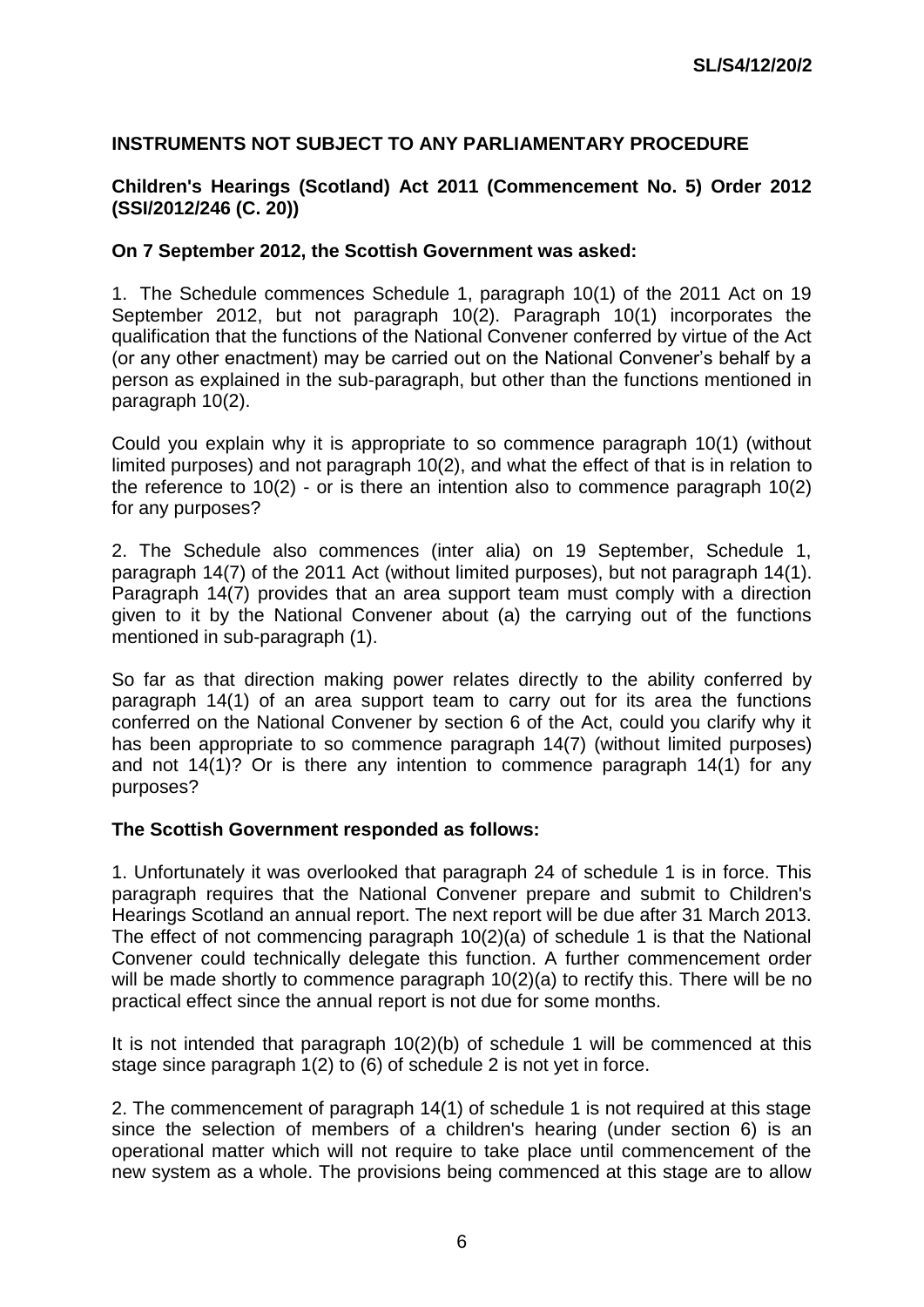the National Convenor to start the process of establishing area support teams. The commencement of paragraph 14(7) is to ensure that in doing so an area support team must comply with any direction which National Convener may give to it about the carrying out of a function delegated to it under paragraph 14(2). The commencement of paragraph 14(7)(a) will therefore have no practical effect until substantive commencement of the Act which will include paragraph 14(1) of schedule 1 and section 6.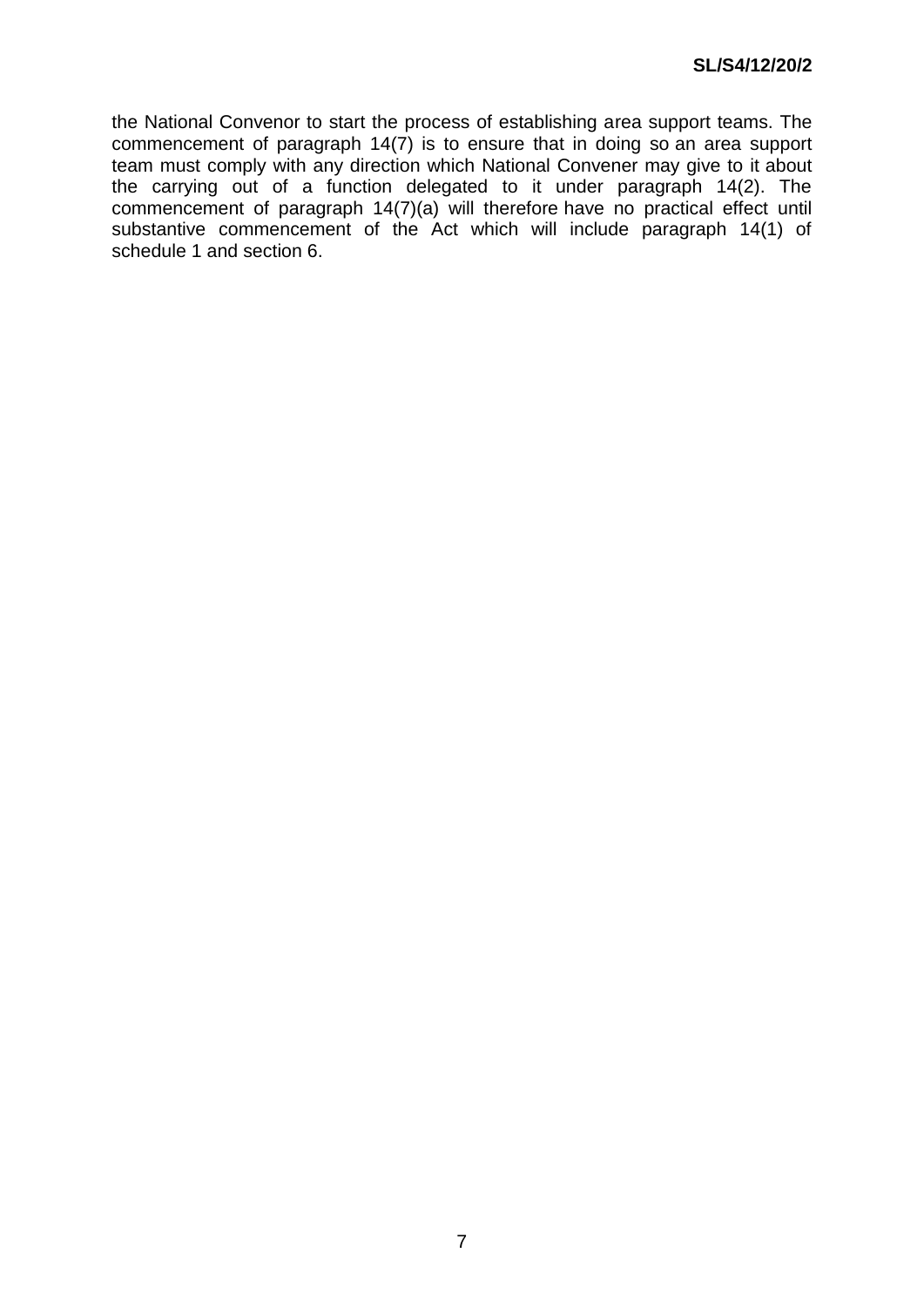# **SUBORDINATE LEGISLATION COMMITTEE**

## **20th Meeting, 2012 (Session 4)**

# **Tuesday 18 September 2012**

### **Local Government Finance (Unoccupied Properties etc.) (Scotland) Bill Response from the Scottish Government**

### **Background**

1. The Subordinate Legislation Committee reported on the delegated powers in the Local Government Finance (Unoccupied Properties etc.) (Scotland) Bill on 23 May 2012 in its [28th Report of 2012.](http://www.scottish.parliament.uk/parliamentarybusiness/CurrentCommittees/51145.aspx)

2. The Minister for Transport and Veterans (formerly the Minister for Housing and Transport) has responded to the report. His letter is reproduced in the appendix.

#### **Government response**

3. The Minister welcomes the Committee's support for the powers in section 1 and 3 of the Bill to make or amend regulations in relation to both empty property relief for business rates and requirements on owners and other liable people to provide information to the relevant Council for council tax purposes as regards whether or not their home is occupied.

*Section 2 – power to provide for variation of council tax liability for unoccupied dwellings*

4. In its Stage 1 report, the Committee raised concerns that section 2 of the Bill places no limit on the level of council tax increase brought forward by Councils to be set out in the regulations.

5. In the response, the Minister gives an assurance that the Scottish Government has no intention of allowing Councils to impose any council tax increase of more than 100%. In response to the Committee's concerns, the Minister commits to bringing forward an amendment to the Bill at Stage 2 to place a limit of 100% (i.e. double the standard rate of council tax for the applicable band) on the amount of any increase within the primary legislation.

#### *Section 2 - interaction with section 74 of the Local Government Finance Act 1992*

6. The Committee sought clarification of how section 74 of the Local Government Finance Act 1992 relates to section 2 of the Bill. The Committee asked for a response to this point, as part of the Government's response to its Stage 1 report. The Committee suggested that the clarity of drafting could be considered further by the Scottish Government, rather than this being any question as to the acceptability of the Bill's delegated powers in principle, or their scope.

7. Section 74 controls the proportionate amounts payable between the different valuation bands. There is no provision in section 74 which relates to the effect of any permitted increase in tax amount, whether any increase relates to unoccupied properties generally, or properties within a particular valuation band. The Committee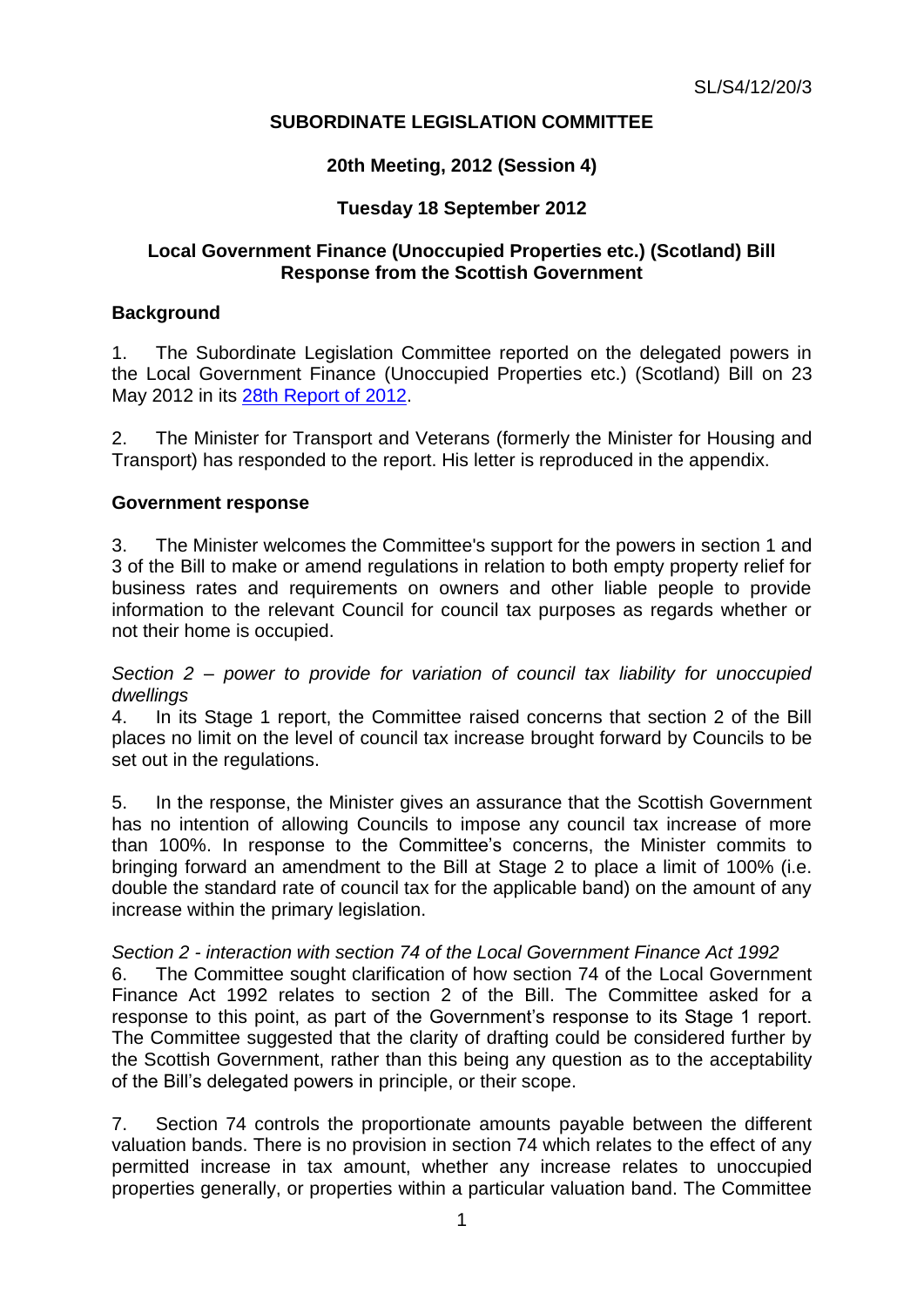therefore sought clarification of the effect of any increases in charge brought about by section 2 on the operation of section 74. The Committee also concluded that the understanding of the connection between those sections is complicated by the requirement to consult various different enactments. It noted the Scottish Government's commitment to reflect further on the terms of section 74 of the 1992 Act in relation to section 2, in advance of Stage 2.

8. Having considered the Committee's remarks. The Minister indicates that he does not consider there is a problem with the drafting of section 2, and that no further elaboration is required, as to the connection between section 74 of the 1992 Act and section 2 of the Bill. The Scottish Government's view is that there is no complicated connection between section 74 of the 1992 Act and section 2 of the Bill.

#### *Section 2 – relationship with other enactments*

9. The Committee also noted that section 78 of the 1992 Act is expressly subject to sections 79 and 80, which have the principal enabling provisions on discounts and reduced amounts of tax. In the Committee's view, this makes it clear that the basic amount of tax is subject to discounts and reduced amounts. It noted that the Bill however does not make a similar qualifying provision in relation to any increases in tax amounts which would be enabled by section 2 of the Bill.

10. The Minister's response indicates that he does not consider it problematic that there will be no reference in section 78 to any tax increases that section 2 of the Bill will enable, and that the modifying provisions are explicit about their effects on the amount of tax payable.

11. Finally, the Minister welcomes the Committee's agreement that the affirmative procedure is appropriate for consideration by the Parliament of regulations brought forward under section 2 of the Bill.

#### *Conclusion*

12. Unless amendments are made to the Bill at Stage 2 that affect the delegated powers provisions, the Committee will not consider it again. Members are therefore invited to make any comments they wish on the Bill at this stage.

#### **Recommendation**

**13. Members are invited to note the Government's response on the Bill and to make any comments they wish at this stage.**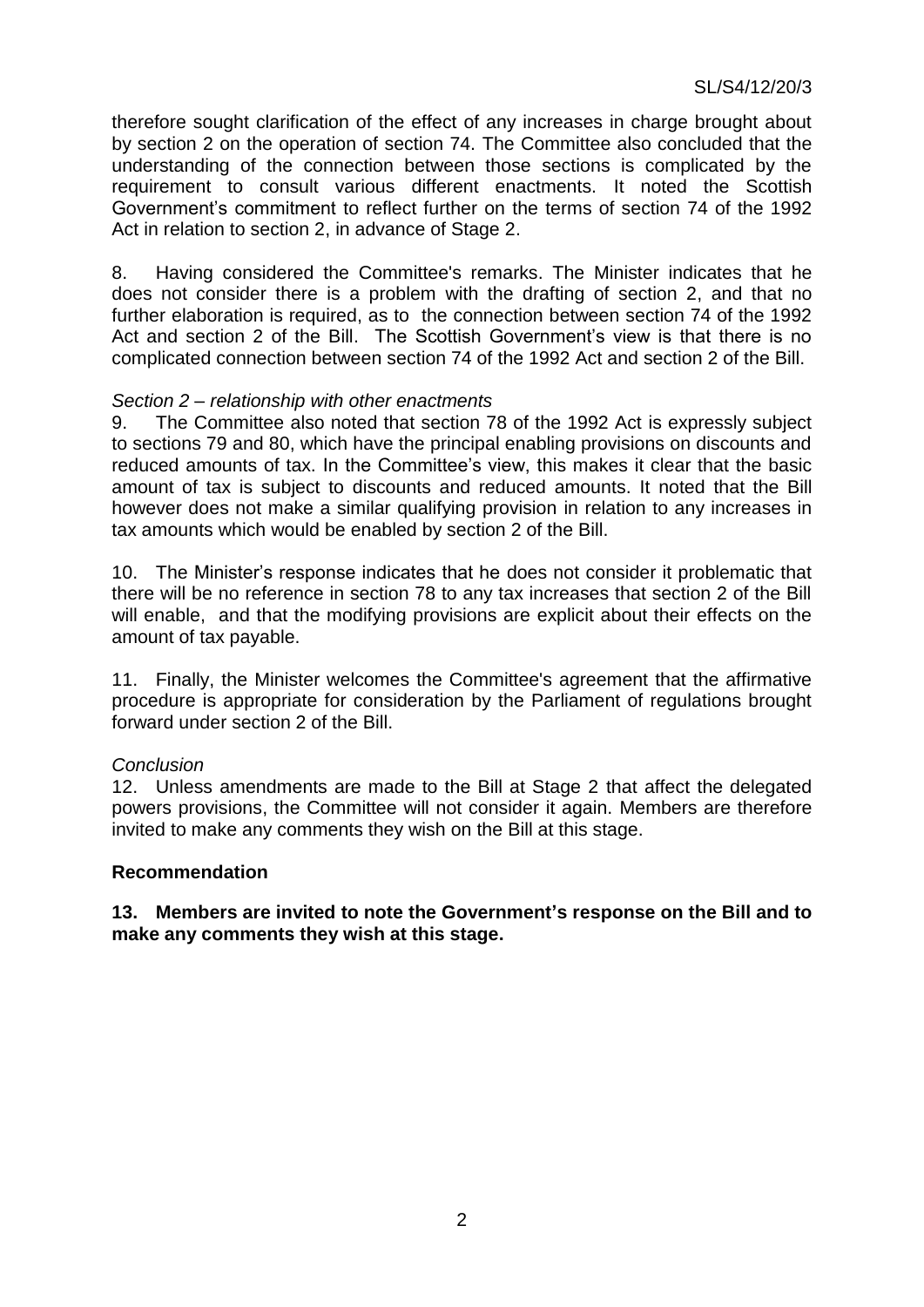# **Appendix**

## **Correspondence from the Minister for Housing and Transport dated 5 September 2012**

### **Local Government Finance (Unoccupied Properties etc.) (Scotland) Bill: Report by the Subordinate Legislation Committee**

1. I am grateful to the Subordinate Legislation Committee for its report of 23 May 2012 on the proposed delegated powers within the Local Government Finance (Unoccupied Properties etc.) (Scotland) Bill. The Scottish Government welcomes the Committee's support for the powers in section 1 and 3 of the Bill to make or amend regulations in relation to both empty property relief for business rates and requirements on owners and other liable people to provide information to the relevant Council for council tax purposes as regards whether or not their home is occupied.

2. I would like to respond in more detail to the specific issues raised in the Committee's report. Firstly, the Committee raised concerns that section 2 of the Bill places no limit on level of council tax increase that could be brought forward as this was to be set out in the regulations. I can assure the Committee that the Scottish Government has no intention of allowing Councils to impose any council tax increase of more than 100% and I have taken on board the Committee's concerns about this. As a result, I plan to bring forward an amendment to the Bill at stage 2 to place a limit of 100% (i.e. double the standard rate of council tax for the applicable band) on the amount of any increase within the primary legislation.

3. In its report the Committee asked the Scottish Government to respond to its comments about the interaction between, on the one hand, sections 74 and 78 of the Local Government Finance Act 1992 ("the 1992 Act") and, on the other hand, section 2 of the Unoccupied Properties Bill. We have reflected on the Committee's remarks and remain satisfied that there is no problem with the drafting of section 2.

4. As regards section 74 of the 1992 Act, the Committee commented at paragraph 27 of its report that:

The understanding of the connection between those sections [section 74 of the 1992 Act and section 2 of the Bill] is complicated by the requirement to consult various different enactments.

5. The Scottish Government does not share the Committee's view that there is a connection between section 74 of the 1992 Act and section 2 of the Bill that needs to be elaborated. The equation used for calculating the basic amount of council tax payable in respect of a property on any given day is set out in section 78 of the 1992 Act. The equation is  $A \div D$ , where A is the council tax rate set for the valuation band the property falls into and D is the number of days in the financial year. Section 74, as the Committee's report explains, deals with how the tax rates are to be set by reference to valuation bands. In other words, section 74 is concerned with establishing the value of A in the section 78 equation.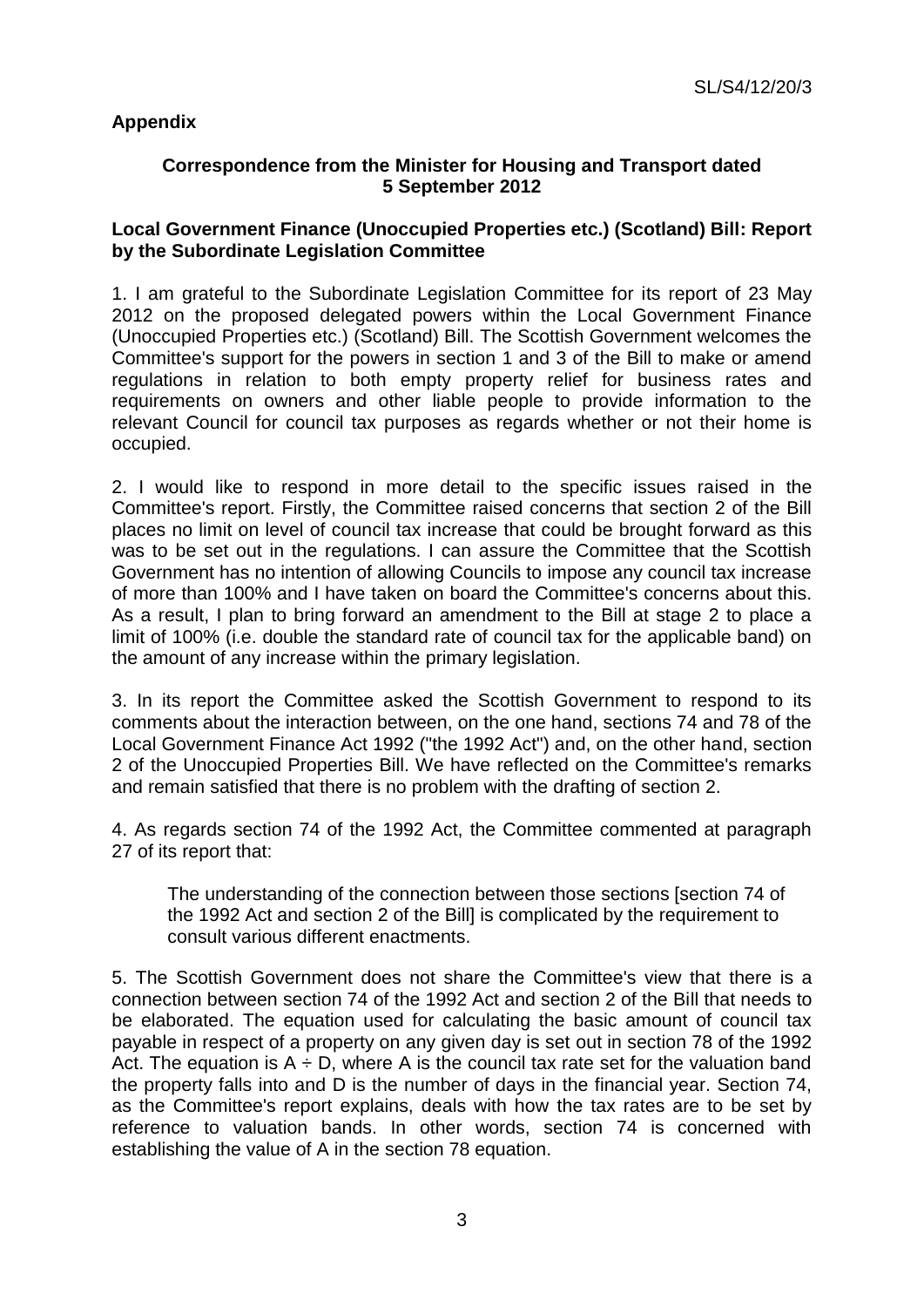6. After the basic amount of tax has been calculated in accordance with section 78, the amount actually payable may be affected by certain modifying provisions. One of the modifying provisions, the one that relates to unoccupied properties specifically, is regulations made under section 33 of the Local Government in Scotland Act 2003 ("the 2003 Act"). Section 2 of the Bill will, if passed, amend section 33 of the 2003 Act so that whereas regulations made under that section can presently provide only for council tax discounts, the regulations will in future also be able to provide for increases in the amount payable in respect of unoccupied properties.

7. It is irrelevant when calculating the basic amount of tax under section 78 (which is the point at which section 74 is relevant) that at a later stage of the calculation the amount may be modified by regulations made under section 33 of the 2003 Act (whether in its present form or as amended by section 2 of the Bill). The Scottish Government therefore does not believe that there is a complicated connection between section 74 of the 1992 Act and section 2 of the Bill.

8. Furthermore, the Scottish Government does not agree with the Committee's suggestion at paragraph 27 that section 2 of the Bill, if passed, will increase the number of enactments that need to be consulted. The present position is that in order to determine the tax liability in respect of a property it is necessary to consult sections 78 to 80A of the 1992 Act and the regulations made under section 33 of the Local Government in Scotland Act 2003 (currently S.S.I. 2005/51). The Bill will not change that position.

9. As explained above, section 2 of the Bill will amend section 33 of the 2003 Act. Once section 33 has been amended by the Bill, the Scottish Government intends to revoke S.S.I. 2005/51 and replace it with a new set of regulations which make use of the flexibility provided by the amendment of section 33. The number of enactments that need to be consulted to determine a property's tax liability will therefore remain unchanged; that is, in order to determine the tax liability in respect of a property it will be necessary to consult sections 78 to 80A of the 1972 Act and the regulations made under section 33 of the 2003 Act. Consideration of the powers in section 2 will not be required, as the Committee posits, because section 2 of the Bill is simply an amending provision.

As regards section 78 of the 1992 Act, the Committee commented at paragraph 28 of its report that:

Section 78 is expressly subject to sections 79 and 80, which have the principal enabling provisions on discounts and reduced amounts of tax. It is clear therefore that the basic amount of tax is subject to discounts and reduced amounts. The Bill does not however make a similar qualifying provision, in relation to any increases in tax amounts which would be enabled by section 2 of the Bill.

10. The Scottish Government does not consider it problematic that there will be no reference in section 78 to any tax increases that section 2 of the Bill will enable. In addition to the expressly mentioned sections 79 and 80, the basic amount of tax calculated in accordance with section 78 may presently be modified by section 80A of the 1992 Act and by regulations made under section 33 of the 2003 Act. There are no express references acting as signposts to those enactments in section 78. The Scottish Government does not consider such signposts necessary. The modifying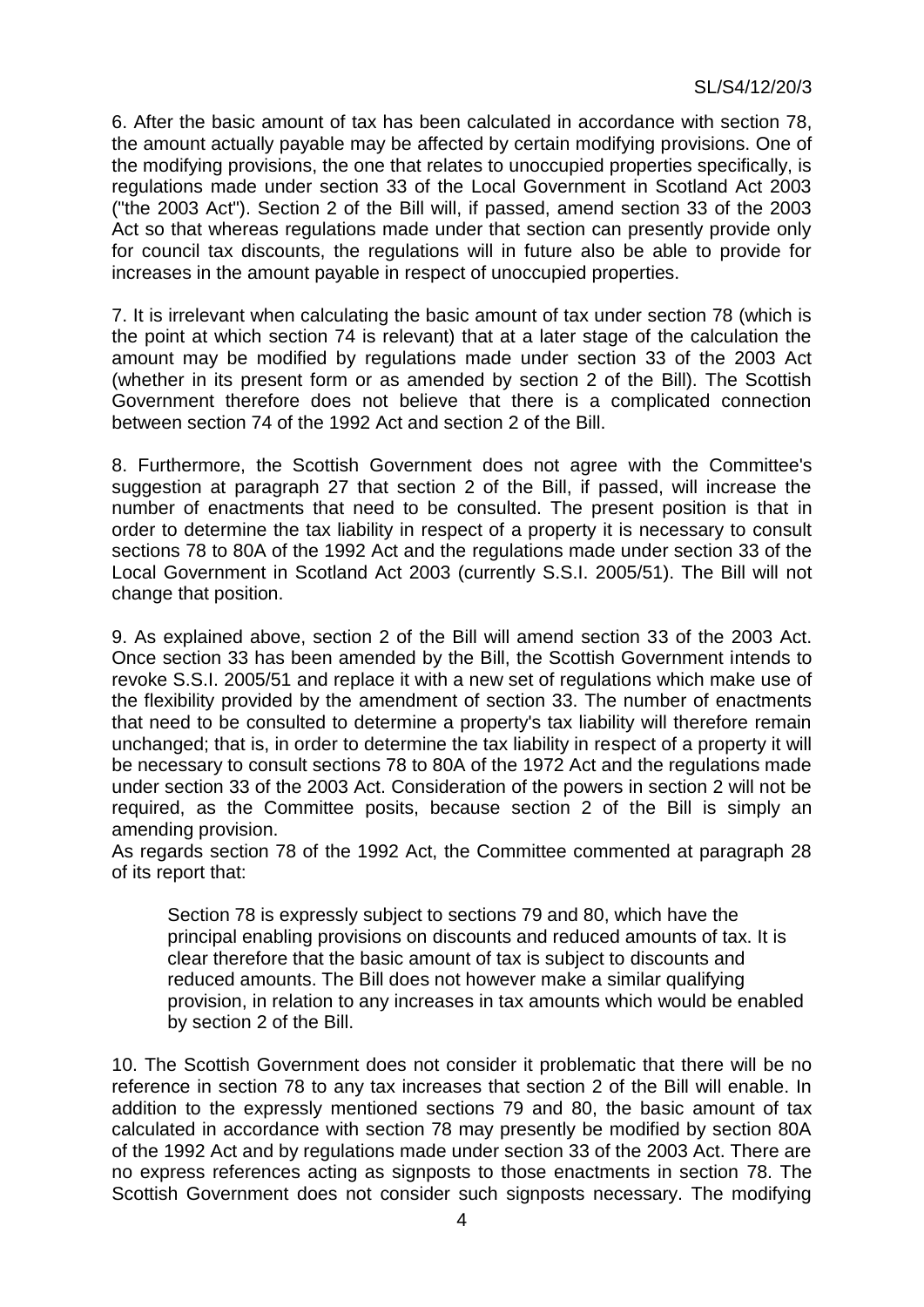provisions are clear and unambiguous about their effects on the amount of tax payable.

11. It is important to reiterate once more that section 2 of the Bill will not, itself, be another modifier of the basic amount of council tax. Section 2 only provides for an amendment of section 33 of the 2003 Act so that, whereas regulations made under that section can presently provide only for a discount in respect of unoccupied properties, the regulations will in future also be able to provide for tax increases. We believe therefore that it would not be helpful to the reader to include in section 78 a signpost to section 2 of the Bill. The enactment that modifies the basic amount of council tax on account of a property's being unoccupied will remain the regulations made under section 33 of the 2003 Act. I hope that this is useful in clarifying the drafting approach which has been taken.

12. Finally, I welcome the Committee's agreement that the affirmative procedure is appropriate for consideration by the Parliament of regulations brought forward under section 2 of the Bill.

13. The Scottish Government is currently consulting on draft *Council Tax (Variation for Unoccupied Dwellings) (Scotland) regulations* (a copy of the consultation is available on the Scottish Government website at [Empty Homes](http://www.scotland.gov.uk/Topics/Built-Environment/Housing/supply-demand/emptyhomes) until 5 October and, subject to the Parliament's support for the Bill. I look forward to discussing these regulations further with the Committee and the wider Parliament.

14. I trust that you will find this information helpful. I am copying this letter to Joe Fitzpatrick MSP, Convener of the Local Government and Regeneration Committee.

### **Keith Brown**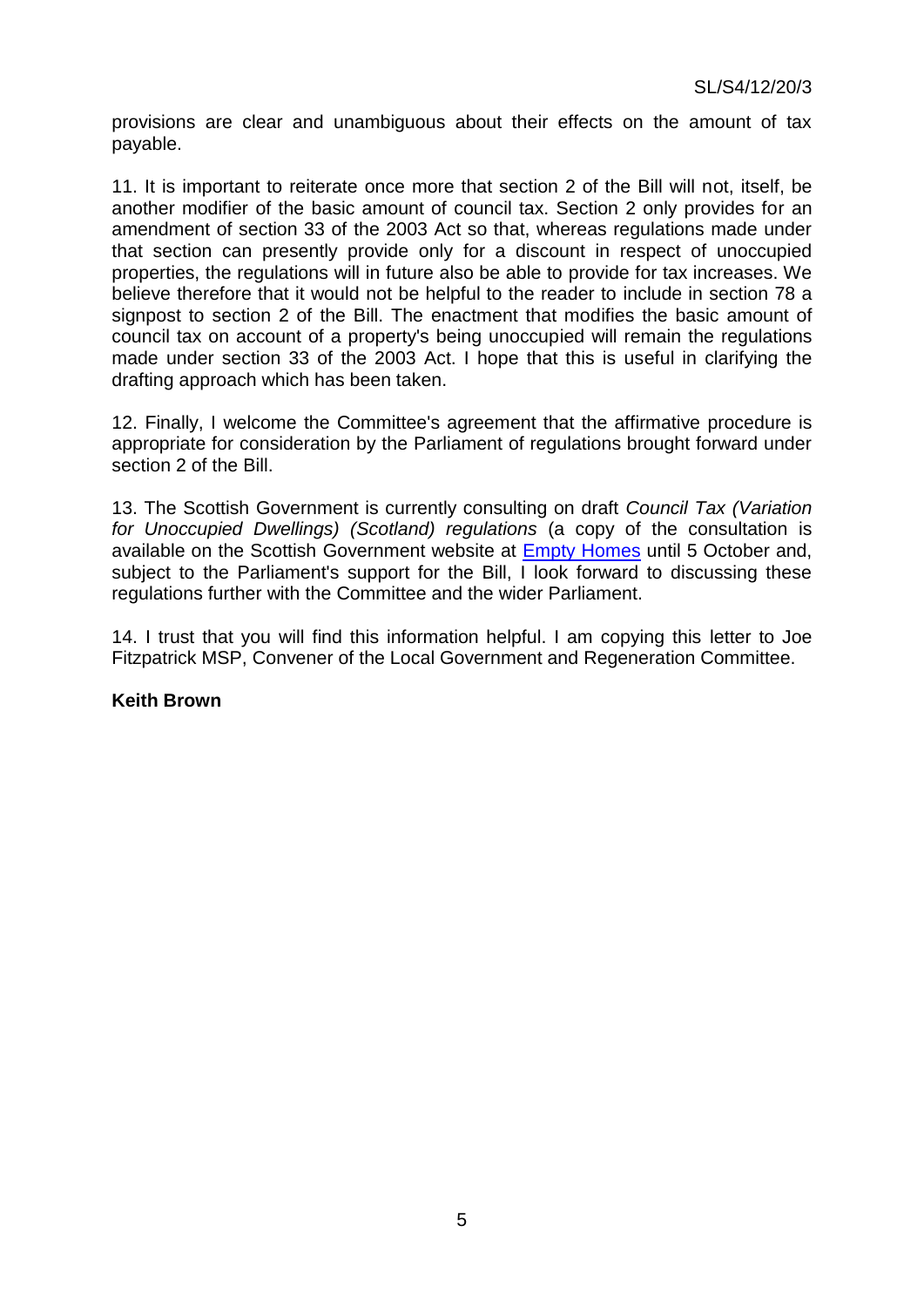# **SUBORDINATE LEGISLATION COMMITTEE**

## **20th Meeting, 2012 (Session 4)**

## **Tuesday 18 September 2012**

## **Social Care (Self-directed Support) (Scotland) Bill**

### **Response from the Scottish Government**

#### **Background**

1. The Subordinate Legislation Committee reported on the delegated powers in the Social Care (Self-directed Support) (Scotland) Bill on 23 May 2012 in its [29th](http://www.scottish.parliament.uk/S4_SubordinateLegislationCommittee/Reports/sur-12-29w.pdf)  [Report of 2012.](http://www.scottish.parliament.uk/S4_SubordinateLegislationCommittee/Reports/sur-12-29w.pdf)

2. The Minister for Public Health has responded to the report. His letter is reproduced in the appendix.

#### **Government response**

3. The Minister welcomes the Committee's report and addresses each of the substantive points raised as follows:

#### *Section 12 – power to modify section 3*

4. In its Stage 1 report, the Committee drew the power in section 12 to the attention of the lead committee, believing it to be particularly broad in scope. In addition, the Committee concluded that the power could be used to defeat the entire policy and purpose of the Bill by reducing the options for choice in section 3 to a single option. Accordingly, the Committee asked the Scottish Government to consider revising the power and recommended that the power be subject to a statutory requirement to consult interested bodies on any draft requilations.

5. In his response, the Minister acknowledges the significance of section 12 but disagrees with the Committee's interpretation of the breadth of the power. The Minister states that rather than reducing the options for choice, the power instead allows for choice across a number of sections of the Bill which is the overall intention of the Bill. For that reason, the Minister deems a revision of the power unnecessary. However, in response to the Committee's concerns, the Minister is happy to support the recommendation that the power be subject to a statutory requirement to consult interested bodies on any draft regulations, and furthermore, commits to bringing forward an appropriate amendment at Stage 2.

### *Section 20(1)(b) – Regulations: general*

6. The Committee recommended in its report that the Scottish Government consider whether it is appropriate that the significant powers in section 12(a) and 21(1) are capable of attracting two separate sets of ancillary powers, and whether as a result the power in section 20(1)(b) is necessary save in relation to section 13.

7. The concerns of the Committee are noted by the Minister but he remains minded to retain section 20(1)(b) as it stands as regards sections 12 and 13. The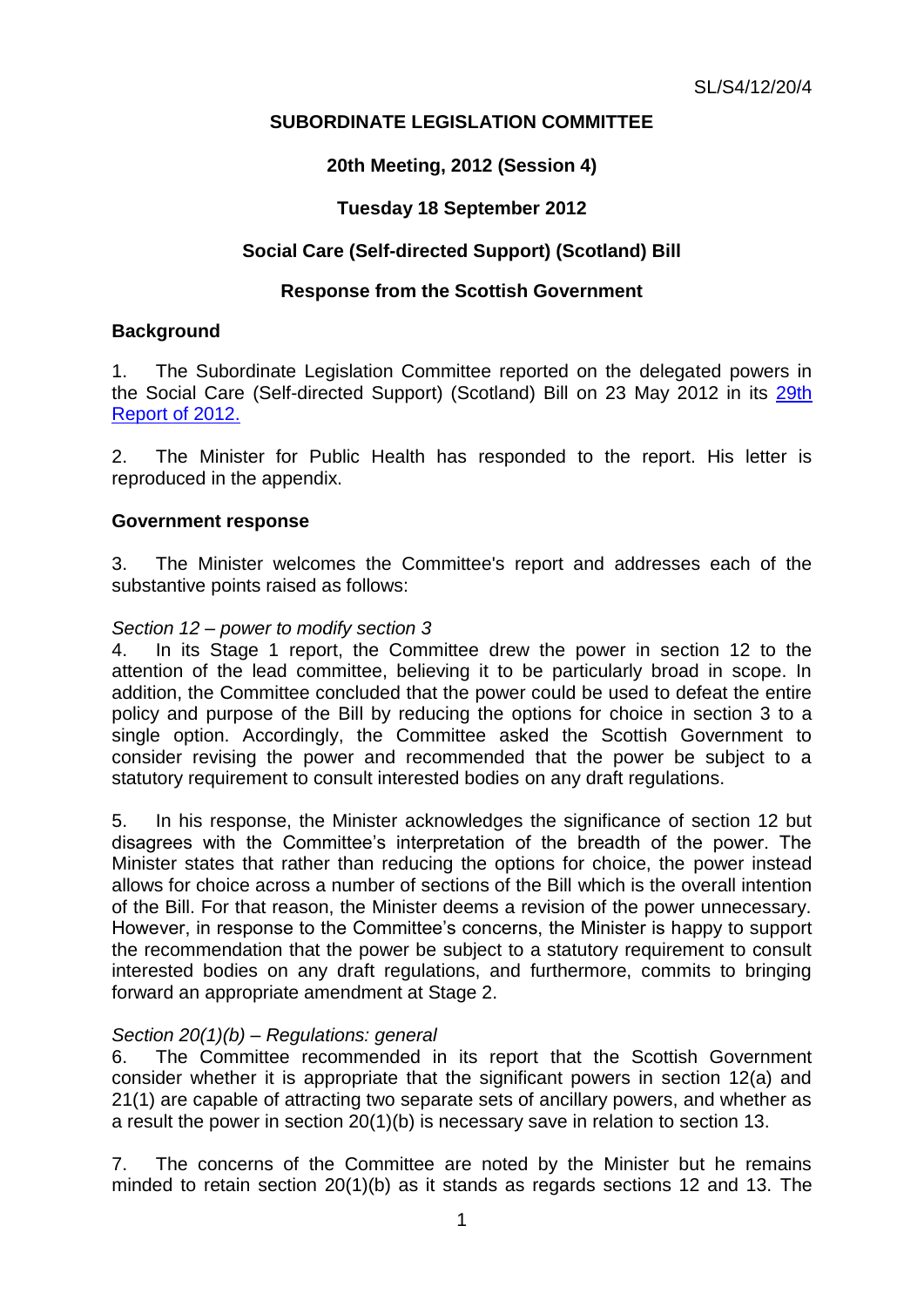Minister sees section 20(1)(b) as a general power to be used to amend other enactments, whereas the powers in sections 12 and 21 are specific powers to amend the Bill. Whether or not it is necessary for the power in section 21 to also attract the powers in section 20(1)(b) is something that the Minister wishes to consider further. If he concludes that the power is indeed unnecessary then the Minister will bring forward an amendment to remove it.

### *Section 21 – Power to modify application of Act*

8. Whilst accepting that the power in section 21(1) to disapply section 4(2) or 7(2) of the Bill is appropriate, in its report the Committee recommended that the Scottish Government explain whether it considers it necessary to remove the element of choice entirely using section 21(1) if Option 2 is considered not to be appropriate. If this is not the case, then an explanation is required as to how this can be reconciled with the Scottish Government's stated position that section 21 should only be used to remove choice entirely, and not to interfere with the available options.

9. The Minister reassures the Committee that section 21 would only be used to remove choice completely, citing confusion over the examples given by officials as the reason for the Committee being misguidedly concerned that section 21 could be used to restrict access to a particular option as well as being deployed to remove any element of choice.

10. The Committee suggested that subsection (4) could continue to operate despite the Scottish Governments reliance on section 4(2) or 7(2) to disapply those sections in their entirety.

11. The Minister disagrees with this interpretation and confirms that it is the Government's view that the disapplication of section 4(2) or 7(2) clearly means that the remainder of those sections fails to operate.

12. In its report, the Committee questioned the appropriateness of the supplementary power in section 21(2)(b) to modify or disapply any section of the Bill in connection with the removal of choice under section 4(2) or 7(2). The Committee called for clarification on the sections of the Bill to which the power might apply and asked the Scottish Government to consider whether it is in fact necessary that the power in section 21(2)(b) should permit the modification of any other section of the Bill. Specifically there was a concern that the generous wording of the provision could allow for modifications beyond those immediately concerned with the power to which section 21 (2)(b) attaches.

13. The Minister agreed to consider whether section 21(2)(b) is needed but disagrees with the view that the power could be used to modify distinct provisions such as section 6(2). Since the Minister cannot foresee any connection between removing choice under section 4(2) or 7(2) and modification of support for carers he considers that the power in section 21(2)(b) cannot be used to do so. In his view a specific power would be required if that was what was intended.

14. The Committee stated that exercise of the section 21 power ought to be subject to a statutory requirement to consult with interested bodies on any draft regulations and that were it subject to such a requirement, would be content that the regulations are subject to the affirmative procedure.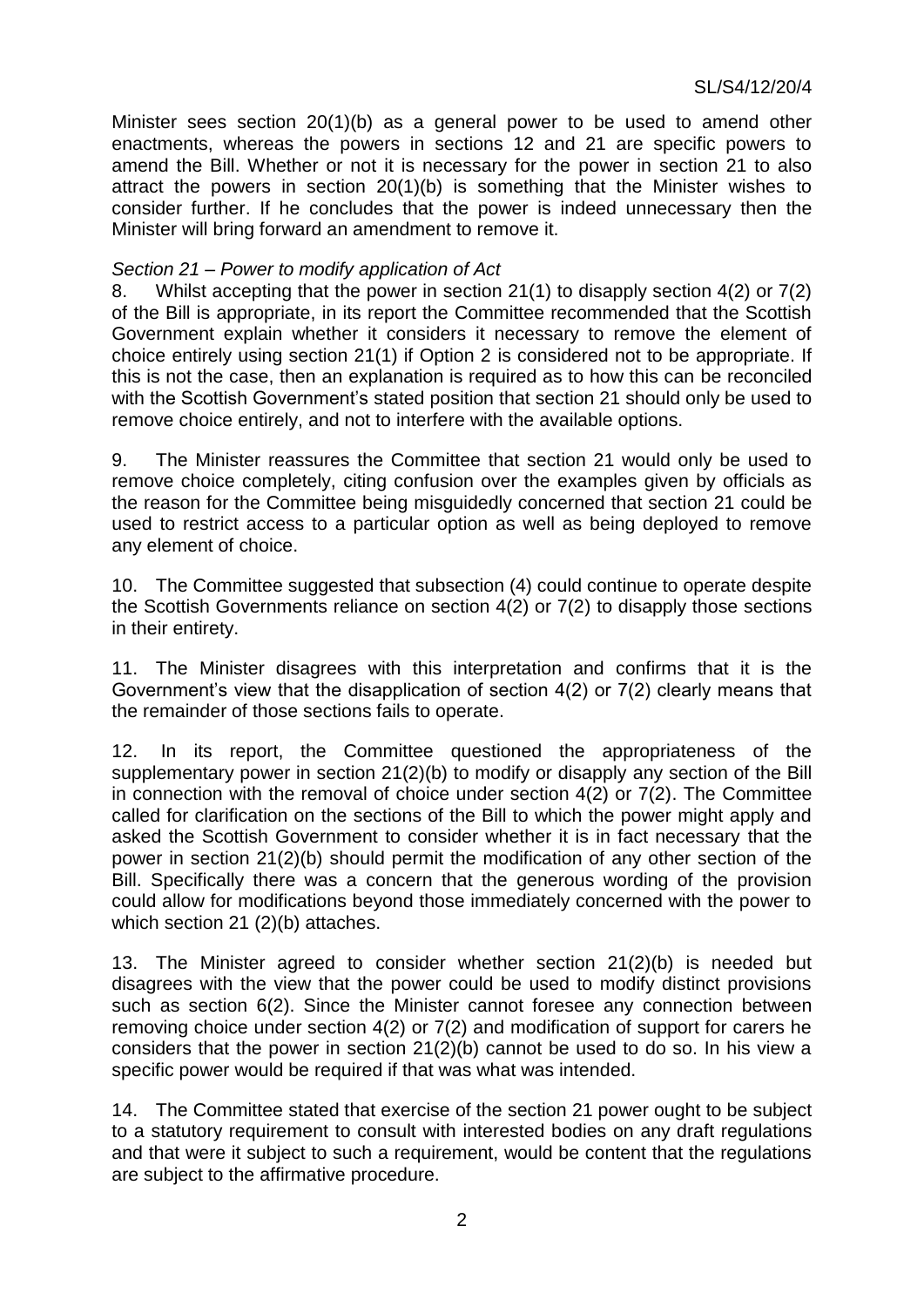15. Regarding any regulations made under section 21, the Minister pledges to bring forward an amendment to create a statutory duty of consultation prior to the exercise of the powers in this section.

### *Section 24 – Ancillary provision*

16. In its report, the Committee recommended that the Scottish Government, in light of its stated intention not to use the power in section 24 to modify the Bill itself, consider whether section 24(2) might be revised so as to put the matter beyond doubt.

17. The Minister confirmed that there is no intention to use the power in section 24 to modify the Bill and as a result does not consider that section 24 needs to be amended.

18. While the Minister has confirmed the current administration's intentions as regards their proposed use of the power this has not resolved the underlying question of whether the provision is capable of being used to modify the Bill once enacted or not. The intended scope of the provision therefore remains unclear. Also it is not possible for this administration to bind any future administration as regards the use of the power within its limits.

#### *Section 25 – Transitional provision*

19. Similarly, the Committee suggested that the Scottish Government consider whether section 25(2) might be revised so as to put it beyond doubt that the power in section 25 may not be used to modify the Bill. The Committee recommended that the power in section 25 should also be subject to the affirmative procedure given that it could be used to make textual amendments to primary legislation.

20. The Minister confirmed that there is no intention to use the power in section 25 to modify the Bill and does not consider that an amendment is required. Nor does the Minister deem it necessary for the power to be subject to the affirmative procedure, considering the negative procedure to be appropriate in the context of this particular Bill and in connection with the exercise of powers which are by their nature time limited in their effect.

21. Once again, while the Minister has confirmed the current administration's intentions as regards their proposed use of the power this has not resolved the underlying question of whether the provision is capable of being used to modify the Bill once enacted or not. The intended scope of the provision therefore remains unclear. As noted above it is not possible for this administration to bind any future administration as regards the use of the power within its limits.

#### **Recommendation**

**22. Members are invited to note the Government's response on the Bill and to make any comments they wish at this stage.**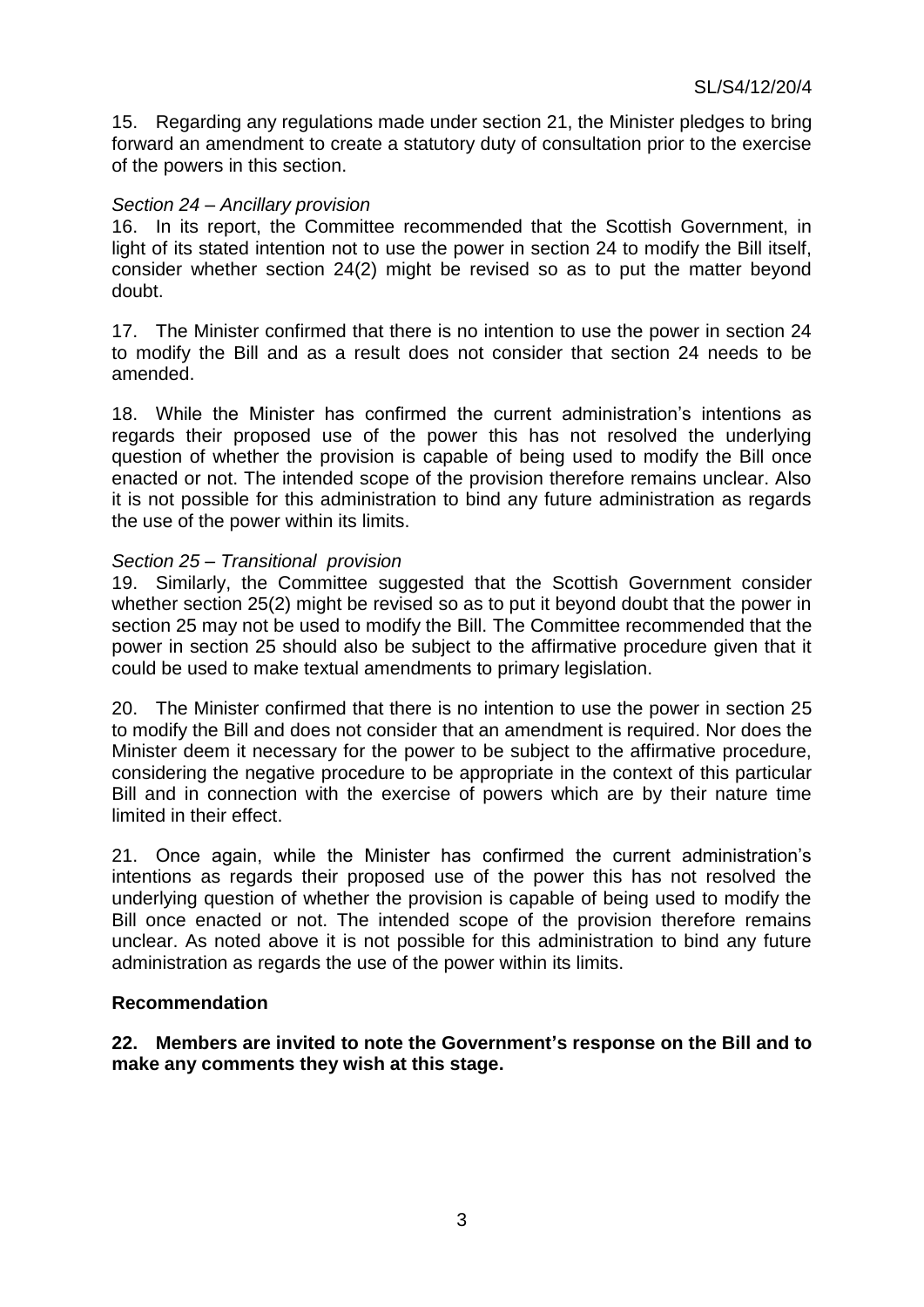# **Appendix**

## **Correspondence from the Minister for Public Health dated 23 July 2012**

## **Social Care (Self-directed Support) (Scotland) Bill: Report by the Subordinate Legislation Committee**

I write in response to the Report of the Subordinate Legislation Committee on the Scottish Government's Social Care (Self-directed Support) (Scotland) Bill. I would like to thank the Committee for the time and effort you have put into producing this report, which I found extremely thorough, and I will address each of the substantive points you raise in turn.

### **Section 12 – power to modify section 3**

**26. The Committee draws the power in section 12 to the attention of the lead Committee as it considers it to be particularly broad in its scope, and observes that it appears to be possible for it to operate in the future so as to defeat the entire policy and purpose of the Bill by reducing the options for choice in section 3 to a single option.**

**27. The Committee accordingly recommends that the Scottish Government consider whether the power might be revised so that it may not be used in that manner, while still enabling the Government to achieve its stated aim of preserving sufficient flexibility to adapt the Bill to keep pace with changing social work practice in future.**

**28. The Committee considers that the section 12 power ought to be subject to a statutory requirement to consult interested bodies on any draft regulations. Were it subject to such a requirement, the Committee would be content that the regulations are subject to the affirmative procedure.**

Section 12 is, as you have recognised, significant, as it ensures that the Bill can adapt to any future innovation in social work practice. I do not believe that the power in section 12 is as broad as you suggest, as such an interpretation is not supported by the generality of the Bill. The Bill is about choice. If the power in section 12 was used to remove all choice other sections of the Bill beyond sections 3, 4, 6 and 7, which section 12 allows to be modified, would cease to make sense. For example, sections 8-11 and 17 all talk about options in the plural. The clear overall intention of the Bill is to have more than one option. Because that is so fundamental, I do not think that revising the power is necessary.

As my officials confirmed when they gave evidence, the Scottish Government has developed this Bill in meaningful partnership with stakeholders and intends to continue this approach in developing any Regulations which were required under section 12. The comparison my officials made to the Local Government Finance (Unoccupied Properties) Bill was in the context of rejecting the necessity for the "super-affirmative" procedure (in whatever form that would take). In the Scottish Government's view, it is important to exercise care in what comparisons are drawn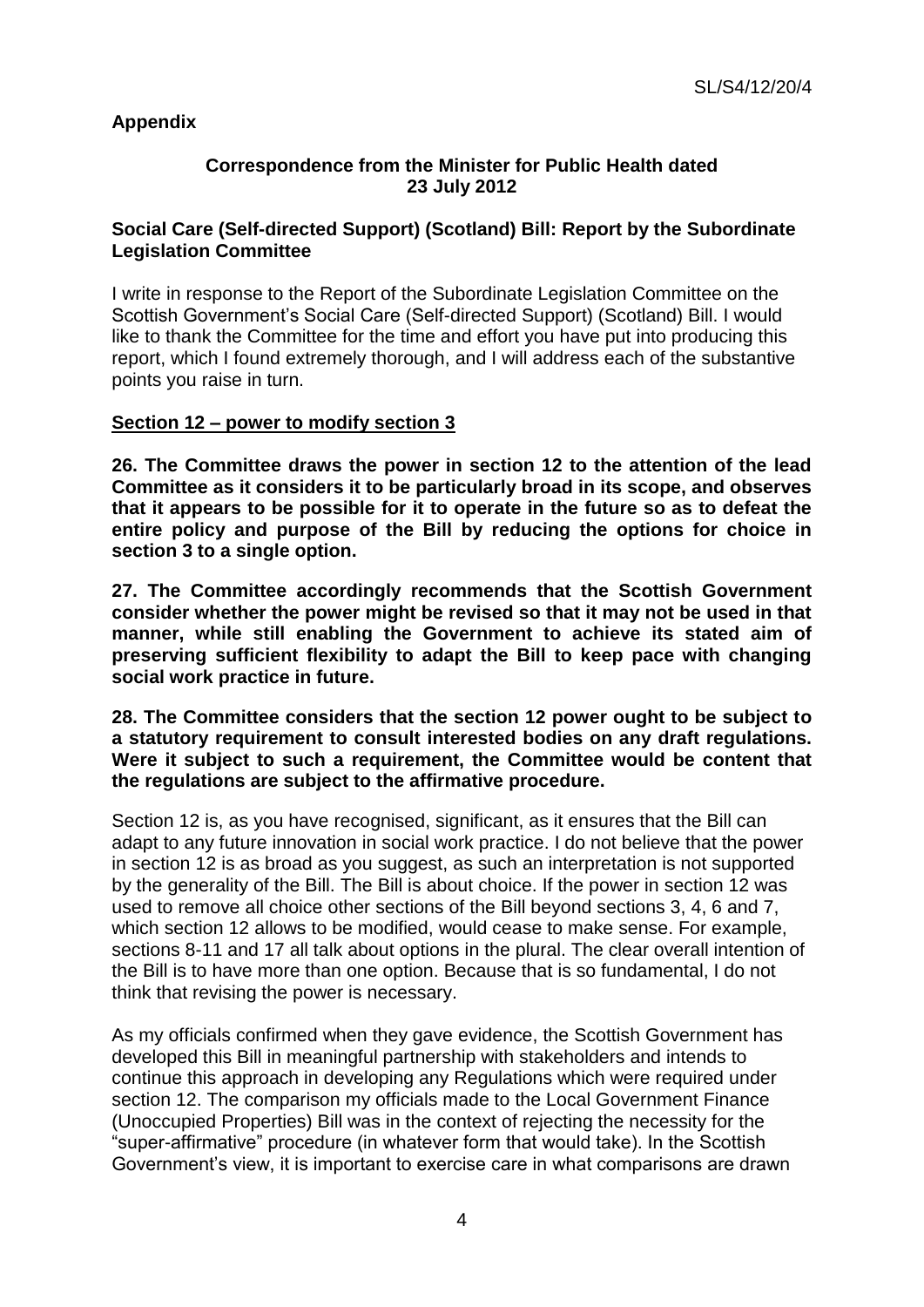across Bills. In this case, I do not think that there is a relevant comparison between the procedures under that Bill and this Bill.

Having said that, as we would have every intention of consulting on any such Regulations and I think it is appropriate for this Bill, I am happy to support your recommendation to make this a statutory obligation and will commit to bringing forward an appropriate amendment at Stage 2.

#### **Section 20(1)(b) – Regulations: general**

**44. The Committee accordingly recommends that the Scottish Government consider whether it is appropriate that the significant powers in section 12(a) and 21(1) are capable of attracting two separate sets of ancillary powers, and whether as a result the power in section 20(1)(b) is necessary save in relation to section 13.**

I note your concern that the powers in sections 12(a) and 21(1) attract two separate sets of ancillary powers. The powers in sections 12(b) and 21(2)(b) are specific powers to amend the Bill, whereas section 20(1)(b) is a more general power to amend other enactments. They therefore have different, but equally necessary, functions. We would not, however, characterise this as complex; it simply reflects the fact that we have provided for an explicit limited power to amend the Bill itself while attracting what are standard "bolt-on" ancillary powers. While those powers could be redrawn by bringing the power to amend other enactments into sections 12 and 21 directly it is not clear what this would add.

With regard to the power in section 20(1)(b), I believe that it is necessary for it to be wider than just section 13. For example, in relation to section 12, consequential amendments to regulations such as the Direct Payment Regulations (made under section 13) may be required if the options are changed. Whilst this could be achieved through the ancillary power in section 24, this would require 2 separate instruments, which would take up valuable Parliamentary time and clutter the statute book. I am therefore minded to retain section 20(1)(b) as it stands as regards sections 12 and 13.

I will, however, give further consideration as to whether it is necessary for the power in section 21 to also attract the powers in section 20(1)(b). If it is concluded that the power is, in hindsight, unnecessary I will bring forward an amendment to remove it.

### **Section 21 – Power to modify application of Act**

**69. The Committee accepts that the power in section 21(1) to disapply section 4(2) or 7(2) of the Bill is, in principle, appropriate.**

**70. However, the Committee recommends that the Scottish Government explain whether it considers it necessary to remove the element of choice entirely using section 21(1) if Option 2 is considered not to be appropriate in any given situation. If this is not the case, then it is asked to explain how this may be reconciled with its stated position that section 21 should only be used to remove choice entirely, and not to interfere with the available options.**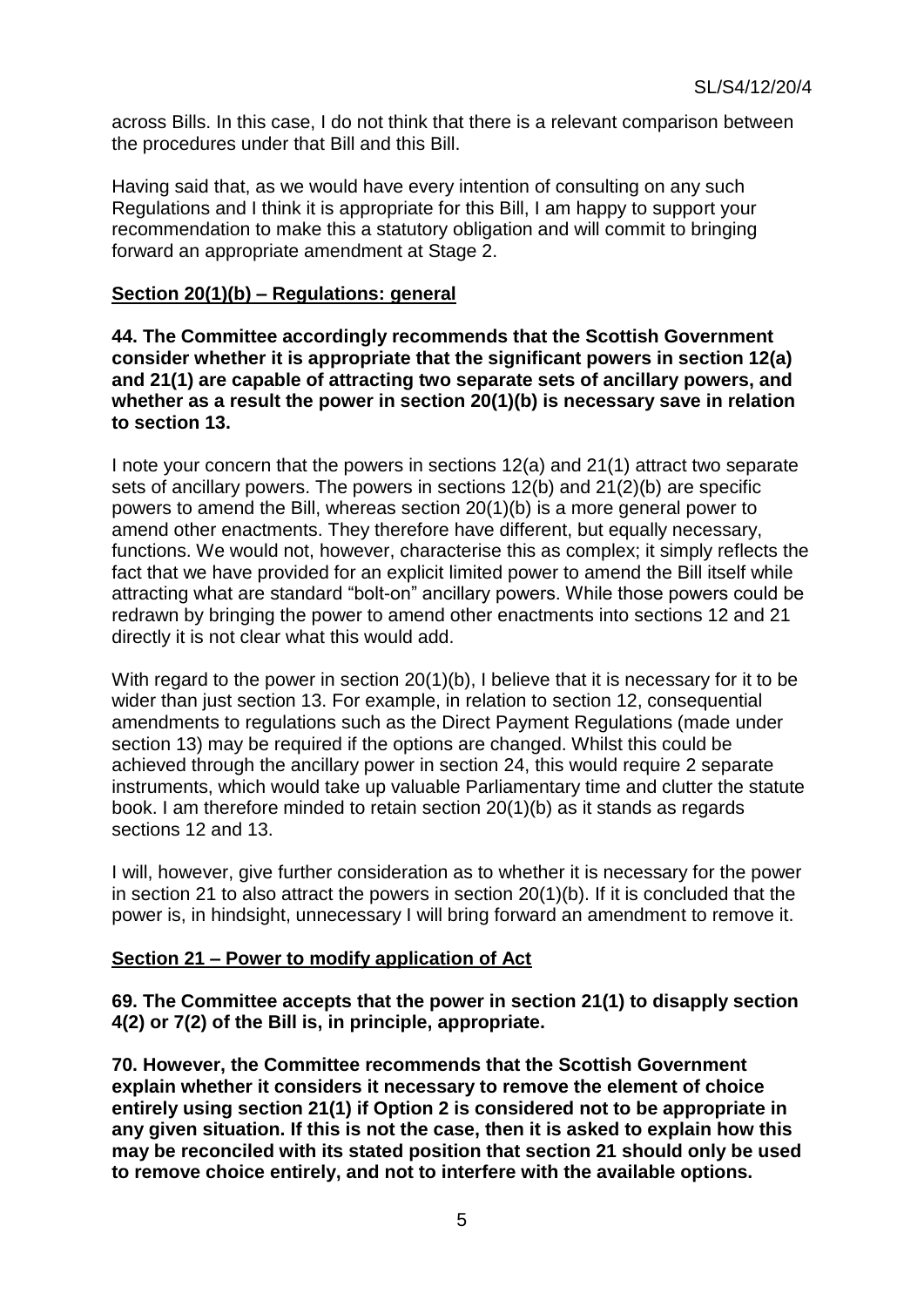As my officials confirmed, section 21 powers are only intended to be deployed to remove any element of choice, not to restrict access to a particular option. There appears to have been some confusion around the examples given to you - I can clarify that, in the examples given of homelessness or drug or alcohol addiction, officials were referring to Option 2 being inappropriate *in addition* to Option 1 being unavailable. Therefore there would be no choice, not simply the removal of Option 2 which is entirely consistent with our stated position that section 21 would only be used to remove choice entirely.

### **71. The Committee also recommends that the Scottish Government consider whether it is sufficient to rely on the disapplication of section 4(2) or 7(2) impliedly to disapply the remainder of those sections, given that it is arguable that subsection (4) could sensibly continue to operate despite such a disapplication.**

I note your point but respectfully disagree and believe that the disapplication of section 4(2) and 7(2) clearly means that the remainder of those sections fail to operate.

**72. The Committee does not accept that the supplementary power in section 21(2)(b) to modify or disapply any other section of the Bill in consequence of a disapplication of section 4(2) or 7(2) – as presently drafted – is appropriate.**

**73. The Committee calls on the Scottish Government to identify the sections of the Bill to which section 21(2)(b) might apply, given that a number of sections are expressed to apply only where a local authority has given a person the opportunity to choose one of the options.**

**74. Given that it appears to be intended that certain sections of the Bill, such as section 6(2), should not be modified, the Committee invites the Scottish Government to consider whether it is necessary that the power in section 21(2)(b) permit the modification of any other section of the Bill, or if it could feasibly identify the provisions which should be protected from modification using this power.**

I am grateful for your observations on this point. I will consider whether section 21(2)(b) is needed although I do not accept that it could be used to modify section 6(2). I cannot foresee any way in which limiting the choice available for carers' support could be made in connection with removing choice for other forms of support. To do so a clear power to disapply section 6(2) would also be needed.

### **75. The Committee also considers that the section 21 power ought to be subject to a statutory requirement to consult with interested bodies on any draft regulations. Were it subject to such a requirement, the Committee would be content that the regulations are subject to the affirmative procedure.**

As stated above, the Scottish Government has involved stakeholders fully in the preparation of this legislation and would be happy to commit to do so as regards any regulations made under section 21. For this reason, and because I think it is appropriate for this Bill, I will bring forward an amendment to create a statutory duty of consultation prior to the exercise of the powers in section 21.